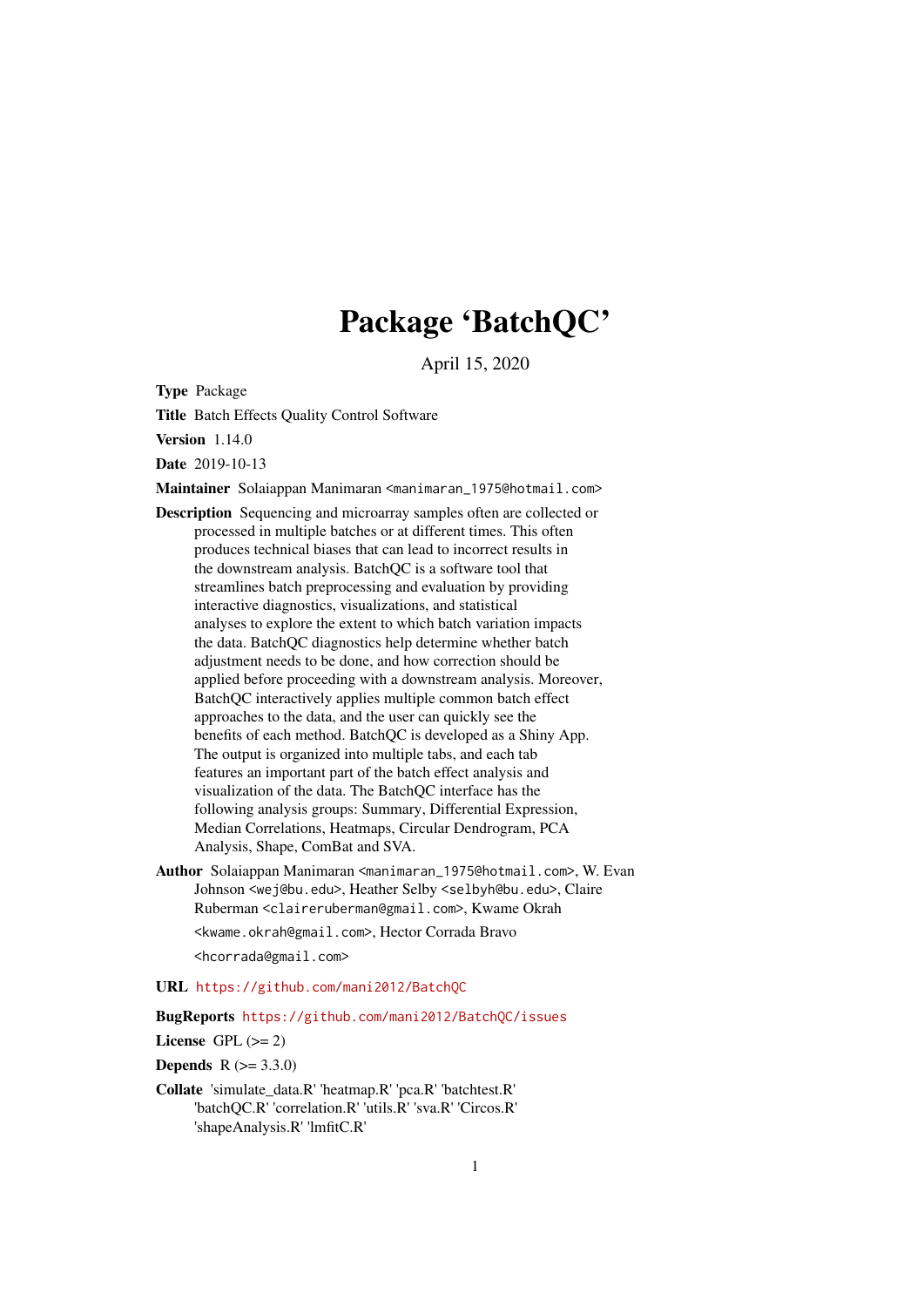| <b>Suggests</b> testthat |  |
|--------------------------|--|
|--------------------------|--|

- Imports utils, rmarkdown, knitr, pander, gplots, MCMCpack, shiny, sva, corpcor, moments, matrixStats, ggvis, d3heatmap, reshape2, limma, grDevices, graphics, stats, methods, Matrix
- biocViews BatchEffect, GraphAndNetwork, Microarray, PrincipalComponent, Sequencing, Software, Visualization, QualityControl, RNASeq, Preprocessing, DifferentialExpression, ImmunoOncology
- SystemRequirements pandoc (http://pandoc.org/installing.html) for generating reports from markdown files.

VignetteBuilder knitr

RoxygenNote 6.1.1

NeedsCompilation no

git\_url https://git.bioconductor.org/packages/BatchQC

git\_branch RELEASE\_3\_10

git\_last\_commit 7a5a5dc

git\_last\_commit\_date 2019-10-29

Date/Publication 2020-04-14

## R topics documented:

| 3                                                                                                                               |
|---------------------------------------------------------------------------------------------------------------------------------|
| $\overline{\mathcal{A}}$                                                                                                        |
| $batchQC\_analyze \dots \dots \dots \dots \dots \dots \dots \dots \dots \dots \dots \dots \dots \dots \dots \dots$<br>4         |
| 5                                                                                                                               |
| $batchQC\_condition\_adjusted \dots \dots \dots \dots \dots \dots \dots \dots \dots \dots \dots \dots \dots$<br>6               |
| 6                                                                                                                               |
| $\overline{7}$                                                                                                                  |
| 8                                                                                                                               |
| 8                                                                                                                               |
| 9                                                                                                                               |
| <b>10</b>                                                                                                                       |
| 11                                                                                                                              |
| $batchqc_pca \dots \dots \dots \dots \dots \dots \dots \dots \dots \dots \dots \dots \dots \dots \dots \dots \dots \dots$<br>11 |
| 12                                                                                                                              |
| 13                                                                                                                              |
| 14                                                                                                                              |
| 14                                                                                                                              |
| 15                                                                                                                              |
| 16                                                                                                                              |
| 17                                                                                                                              |
| 18                                                                                                                              |
| 18                                                                                                                              |
| 19                                                                                                                              |
| 19                                                                                                                              |
| 20                                                                                                                              |
| 20                                                                                                                              |
| 21                                                                                                                              |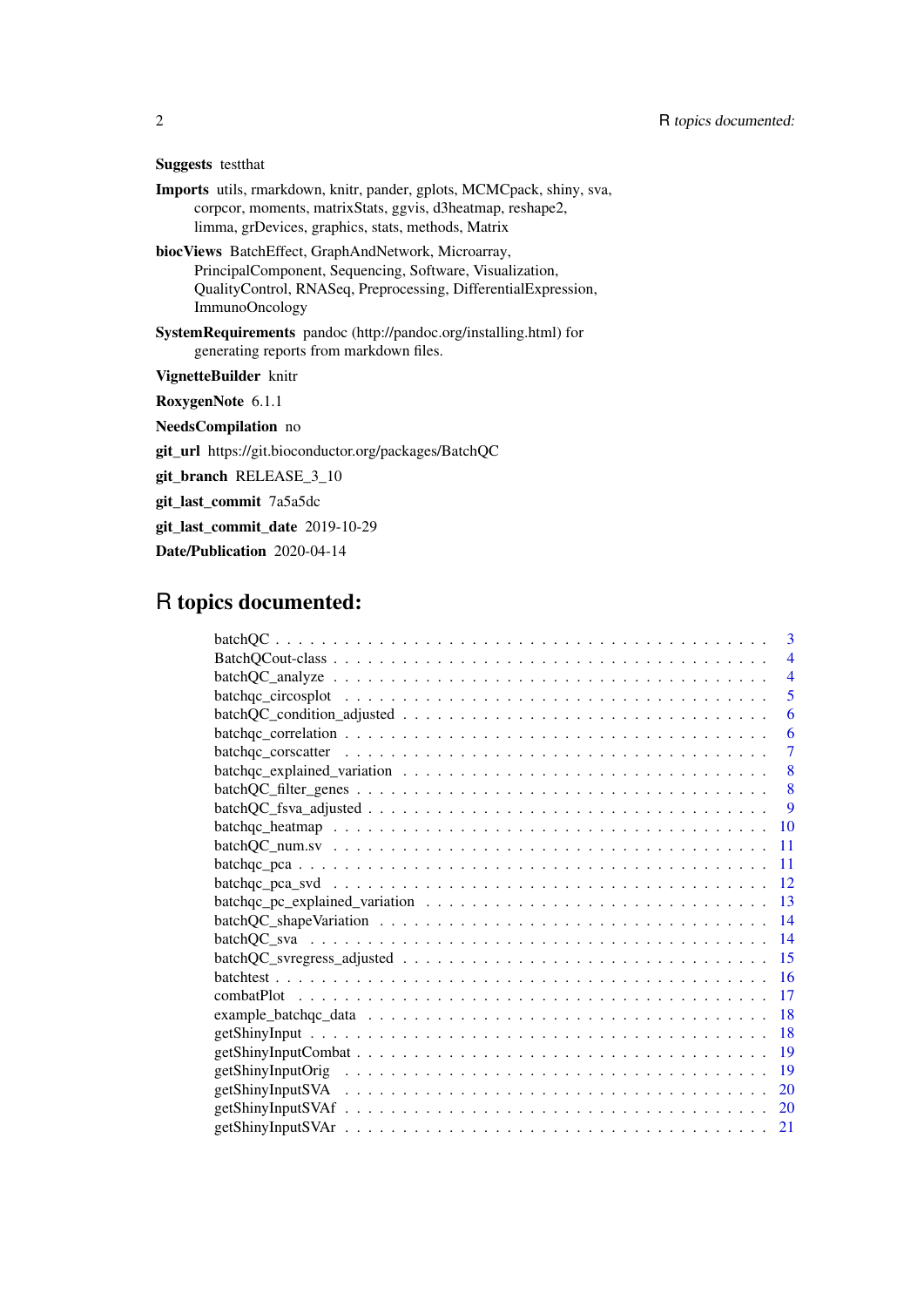#### <span id="page-2-0"></span>batchQC 3

| $setShinyInputStream \ldots \ldots \ldots \ldots \ldots \ldots \ldots \ldots \ldots \ldots \ldots \ldots \ldots 30$ |  |
|---------------------------------------------------------------------------------------------------------------------|--|
| $setShinyInputStream \ldots \ldots \ldots \ldots \ldots \ldots \ldots \ldots \ldots \ldots \ldots \ldots \ldots 30$ |  |
|                                                                                                                     |  |

#### **Index** [31](#page-30-0)

batchQC *Checks for presence of batch effect and creates a html report with information including whether the batch needs to be adjusted*

### Description

Checks for presence of batch effect and creates a html report with information including whether the batch needs to be adjusted

### Usage

```
batchQC(dat, batch, condition = NULL, report_file = "batchqc_report.html",
  report_dir = ".", report_option_binary = "111111111",
  view_report = FALSE, interactive = TRUE, batchqc_output = FALSE,
  log2cpm_transform = FALSE)
```
### Arguments

| dat                  | Given data or simulated data from rnaseq_sim()                                          |  |
|----------------------|-----------------------------------------------------------------------------------------|--|
| batch                | Batch covariate                                                                         |  |
| condition            | Covariates or conditions of interest besides batch                                      |  |
| report_file          | Output report file name                                                                 |  |
| report_dir           | Output report directory path                                                            |  |
| report_option_binary |                                                                                         |  |
|                      | 9 bits Binary String representing the plots to display and hide in the report           |  |
| view_report          | when TRUE, opens the report in a browser                                                |  |
| interactive          | when TRUE, opens the interactive shinyApp                                               |  |
|                      | batchgc_output when TRUE, creates BatchQCout object in batchgc_output.rda R object file |  |
| log2cpm_transform    |                                                                                         |  |
|                      | when TRUE, transforms the data using log2CPM - log2 Counts Per Million                  |  |
|                      | transformation function                                                                 |  |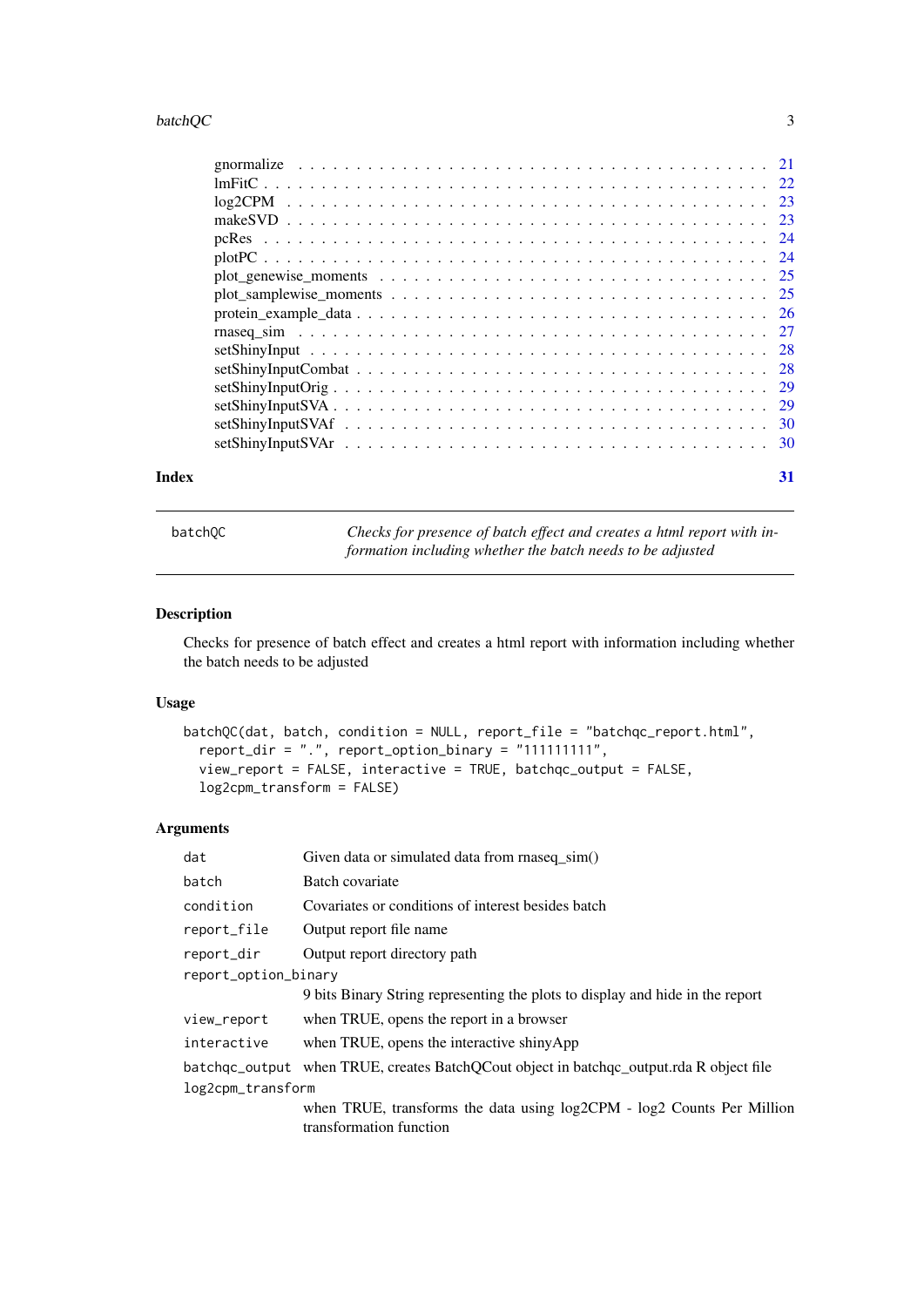outputfile Report file generated by batchQC

#### Examples

```
nbatch \leq -3ncond \leq -2npercond <- 10
data.matrix <- rnaseq_sim(ngenes=50, nbatch=nbatch, ncond=ncond, npercond=
    npercond, basemean=10000, ggstep=50, bbstep=2000, ccstep=800,
    basedisp=100, bdispstep=-10, swvar=1000, seed=1234)
batch <- rep(1:nbatch, each=ncond*npercond)
condition <- rep(rep(1:ncond, each=npercond), nbatch)
batchQC(data.matrix, batch=batch, condition=condition, view_report=FALSE,
    interactive=FALSE)
```
BatchQCout-class *The BatchQC output class to output BatchQC results*

### Description

Contains all currently-supported BatchQC output data classes:

### Details

slots:

batchqc\_ev a single object of class list

pca a single object of S3 class prcomp

batchQC\_analyze *Checks for presence of batch effect and reports whether the batch needs to be adjusted*

### Description

Checks for presence of batch effect and reports whether the batch needs to be adjusted

#### Usage

```
batchQC_analyze(data.matrix, batch, mod = NULL)
```
### Arguments

| data.matrix | Given data or simulated data from rnaseq sim()                          |
|-------------|-------------------------------------------------------------------------|
| batch       | Batch covariate                                                         |
| mod         | Model matrix for outcome of interest and other covariates besides batch |

<span id="page-3-0"></span>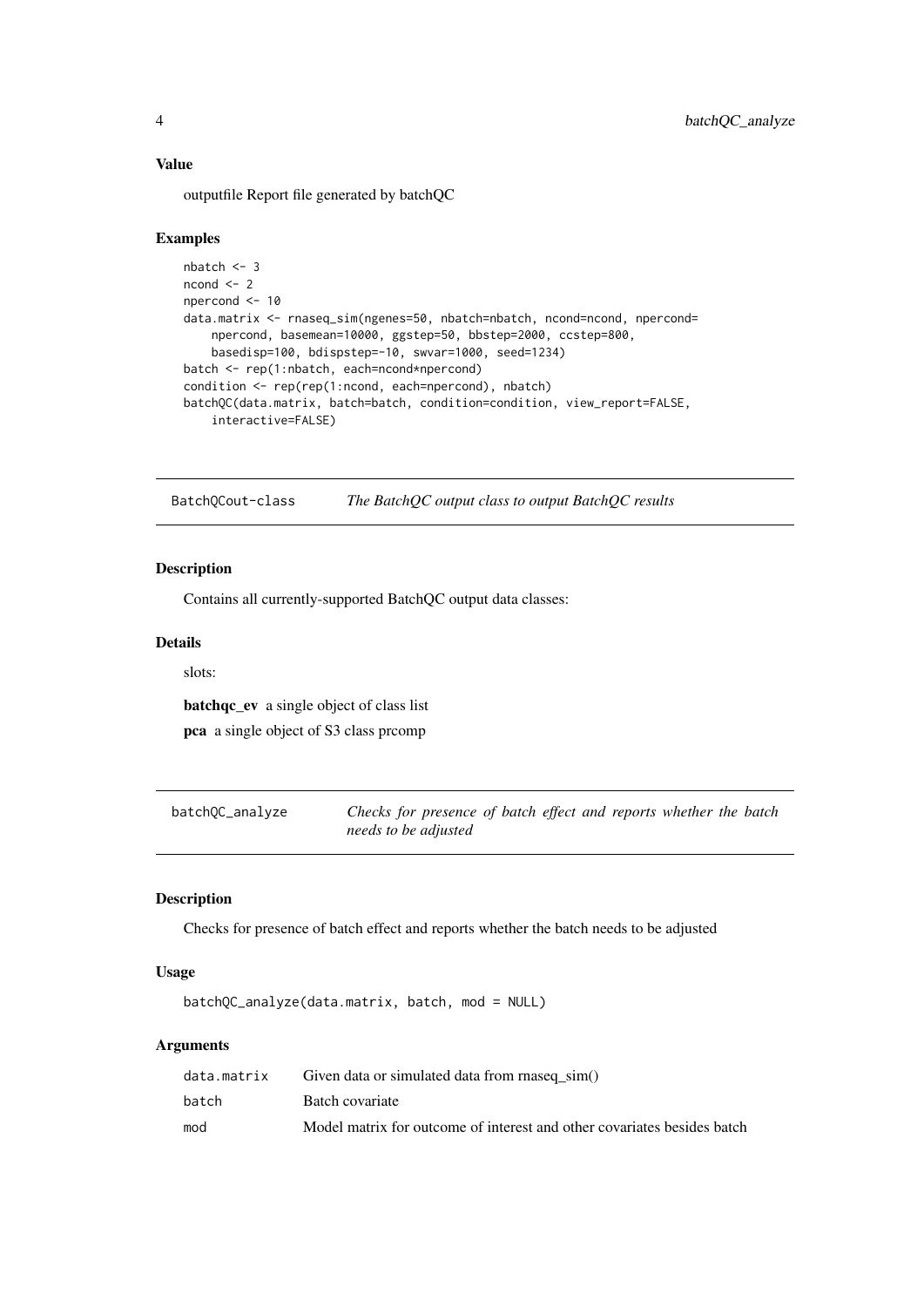<span id="page-4-0"></span>batchqc\_circosplot 5

#### Value

pca Principal Components Analysis object of the data

#### Examples

```
nbatch <- 3
ncond < -2npercond <- 10
data.matrix <- rnaseq_sim(ngenes=50, nbatch=nbatch, ncond=ncond, npercond=
    npercond, basemean=10000, ggstep=50, bbstep=2000, ccstep=800,
    basedisp=100, bdispstep=-10, swvar=1000, seed=1234)
batch <- rep(1:nbatch, each=ncond*npercond)
condition <- rep(rep(1:ncond, each=npercond), nbatch)
pdata <- data.frame(batch, condition)
modmatrix = model.matrix(~as.factor(condition), data=pdata)
batchQC_analyze(data.matrix, batch, mod=modmatrix)
```
batchqc\_circosplot *Produce Circos plot*

#### Description

Produce Circos plot

### Usage

batchqc\_circosplot(dat, batch, AggMethod)

### Arguments

| dat       | Given data or simulated data from rnaseq sim() |
|-----------|------------------------------------------------|
| batch     | Batch covariate                                |
| AggMethod | <b>Aggregation Method</b>                      |

#### Value

Generates Circular Dendrogram plot for the given data

```
nbatch <- 3
ncond < -2npercond <- 10
data.matrix <- rnaseq_sim(ngenes=50, nbatch=nbatch, ncond=ncond, npercond=
    npercond, basemean=10000, ggstep=50, bbstep=2000, ccstep=800,
    basedisp=100, bdispstep=-10, swvar=1000, seed=1234)
batch <- rep(1:nbatch, each=ncond*npercond)
batchqc_circosplot(data.matrix, batch=batch, AggMethod='complete')
```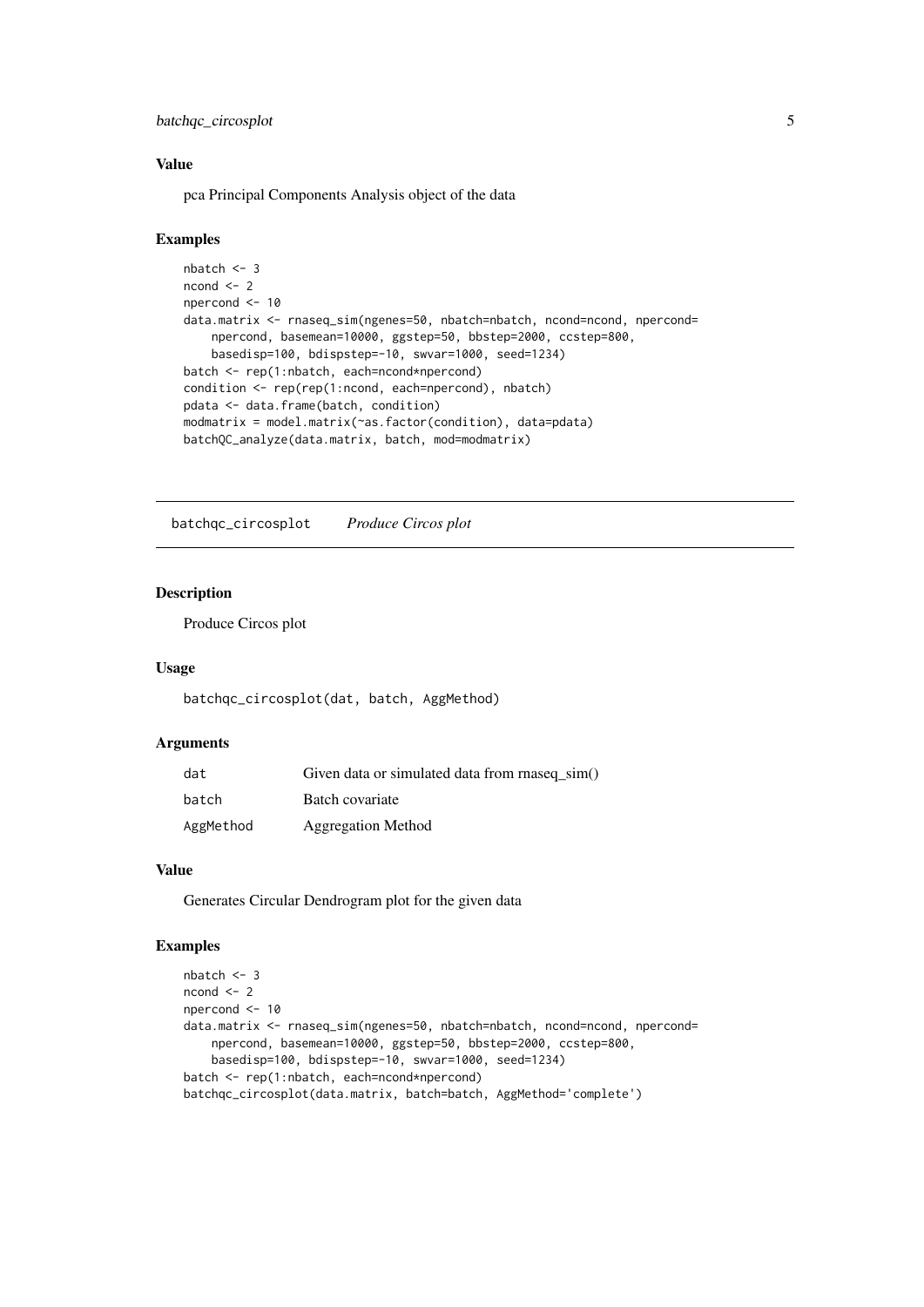```
batchQC_condition_adjusted
```
*Returns adjusted data after remove the variation across conditions*

### Description

Returns adjusted data after remove the variation across conditions

#### Usage

```
batchQC_condition_adjusted(data.matrix, batch, condition)
```
#### Arguments

| data.matrix | Given data or simulated data from rnaseq sim() |
|-------------|------------------------------------------------|
| batch       | Batch covariate                                |
| condition   | Condition covariate of interest                |

#### Value

Adjusted data after remove the variation across conditions

#### Examples

```
nbatch < -3ncond < -2npercond <- 10
data.matrix <- rnaseq_sim(ngenes=50, nbatch=nbatch, ncond=ncond, npercond=
    npercond, basemean=10000, ggstep=50, bbstep=2000, ccstep=800,
    basedisp=100, bdispstep=-10, swvar=1000, seed=1234)
batch <- rep(1:nbatch, each=ncond*npercond)
condition <- rep(rep(1:ncond, each=npercond), nbatch)
batchQC_condition_adjusted(data.matrix, batch, condition)
```
batchqc\_correlation *Produce correlation heatmap plot*

### Description

Produce correlation heatmap plot

### Usage

batchqc\_correlation(data.matrix, batch, mod = NULL)

### Arguments

| data.matrix | Given data or simulated data from rnaseq sim()                          |
|-------------|-------------------------------------------------------------------------|
| batch       | Batch covariate                                                         |
| mod         | Model matrix for outcome of interest and other covariates besides batch |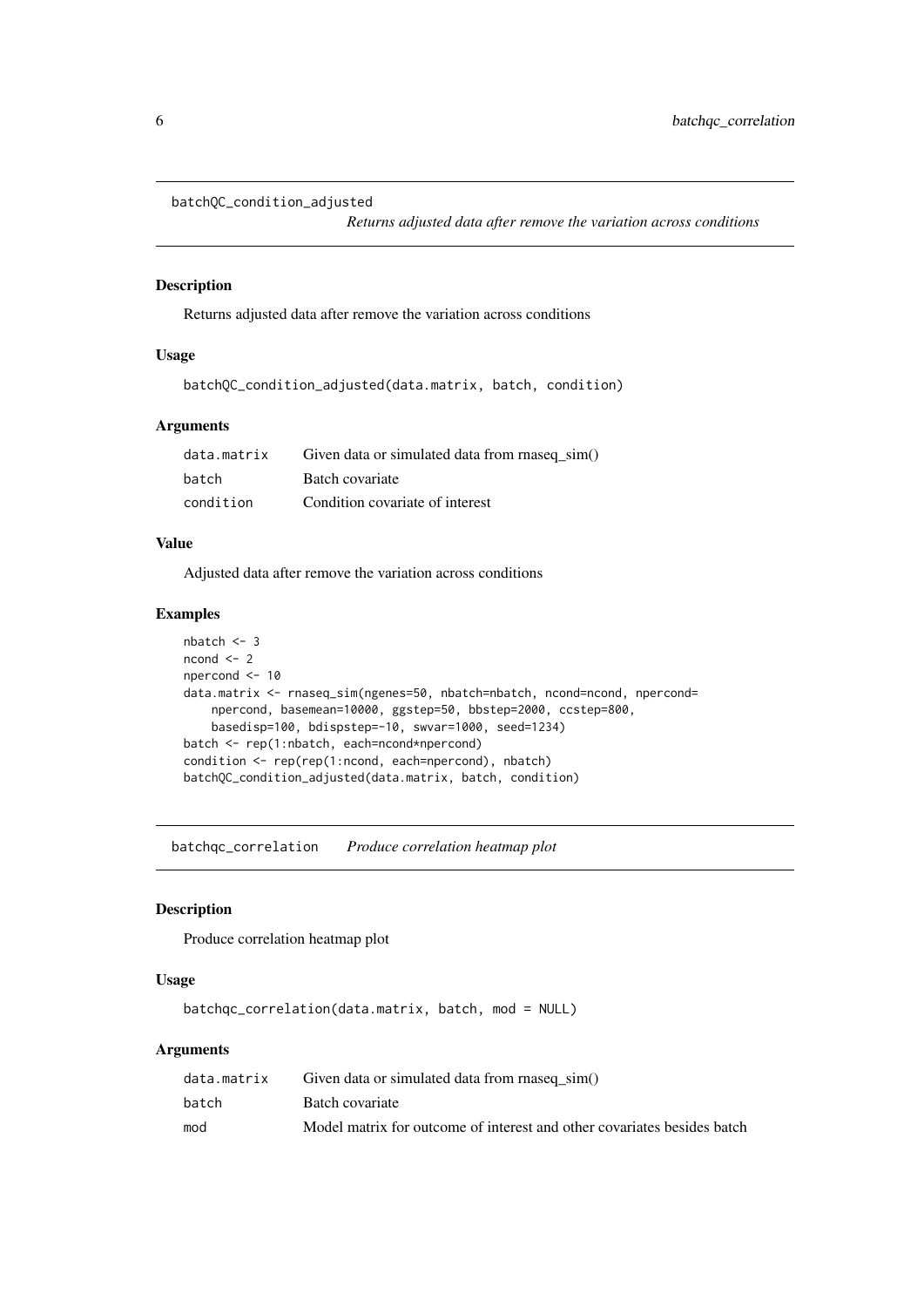<span id="page-6-0"></span>batchqc\_corscatter 7

#### Value

Correlation heatmap plot

#### Examples

```
nbatch <- 3
ncond <-2npercond <- 10
data.matrix <- rnaseq_sim(ngenes=50, nbatch=nbatch, ncond=ncond, npercond=
    npercond, basemean=10000, ggstep=50, bbstep=2000, ccstep=800,
    basedisp=100, bdispstep=-10, swvar=1000, seed=1234)
batch <- rep(1:nbatch, each=ncond*npercond)
condition <- rep(rep(1:ncond, each=npercond), nbatch)
pdata <- data.frame(batch, condition)
modmatrix = model.matrix(~as.factor(condition), data=pdata)
batchqc_correlation(data.matrix, batch, mod=modmatrix)
```
batchqc\_corscatter *Produce Median Correlation plot*

### Description

Produce Median Correlation plot

### Usage

```
batchqc_corscatter(data.matrix, batch, mod = NULL)
```
#### Arguments

| data.matrix | Given data or simulated data from rnaseq sim()                          |
|-------------|-------------------------------------------------------------------------|
| batch       | Batch covariate                                                         |
| mod         | Model matrix for outcome of interest and other covariates besides batch |

### Value

Median Correlation plot

```
nbatch <- 3
ncond <-2npercond <- 10
data.matrix <- rnaseq_sim(ngenes=50, nbatch=nbatch, ncond=ncond, npercond=
    npercond, basemean=10000, ggstep=50, bbstep=2000, ccstep=800,
    basedisp=100, bdispstep=-10, swvar=1000, seed=1234)
batch <- rep(1:nbatch, each=ncond*npercond)
condition <- rep(rep(1:ncond, each=npercond), nbatch)
pdata <- data.frame(batch, condition)
modmatrix = model.matrix(~as.factor(condition), data=pdata)
batchqc_corscatter(data.matrix, batch, mod=modmatrix)
```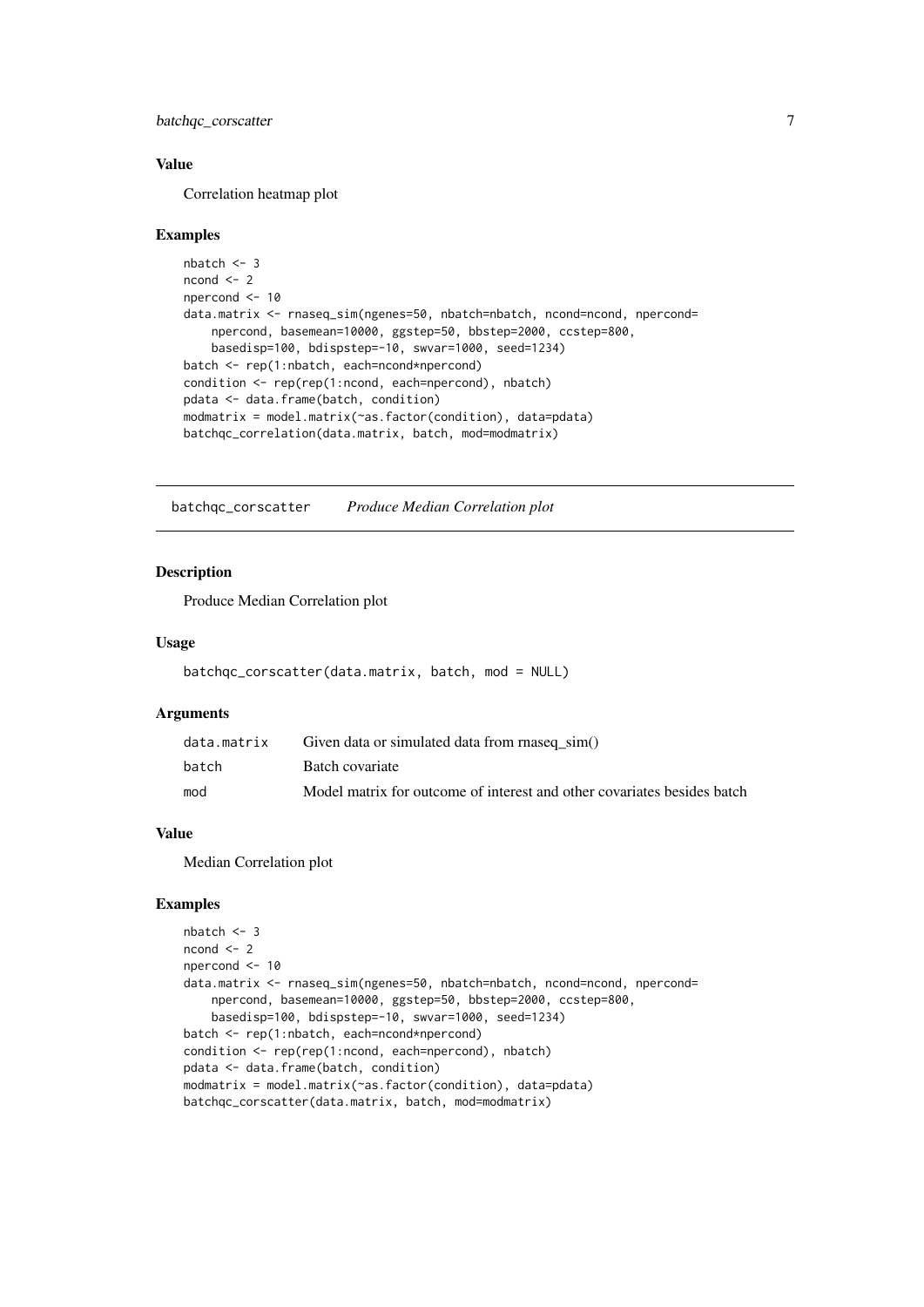```
batchqc_explained_variation
```
*Returns a list of explained variation by batch and condition combinations*

### Description

Returns a list of explained variation by batch and condition combinations

#### Usage

```
batchqc_explained_variation(data.matrix, condition, batch)
```
#### Arguments

| data.matrix | Given data or simulated data from rnaseq sim() |
|-------------|------------------------------------------------|
| condition   | Condition covariate of interest                |
| batch       | Batch covariate                                |

### Value

List of explained variation by batch and condition

#### Examples

```
nbatch <- 3
ncond < -2npercond <- 10
data.matrix <- rnaseq_sim(ngenes=50, nbatch=nbatch, ncond=ncond, npercond=
    npercond, basemean=10000, ggstep=50, bbstep=2000, ccstep=800,
    basedisp=100, bdispstep=-10, swvar=1000, seed=1234)
batch <- rep(1:nbatch, each=ncond*npercond)
condition <- rep(rep(1:ncond, each=npercond), nbatch)
batchqc_explained_variation(data.matrix, condition, batch)
```
batchQC\_filter\_genes *Returns a datset after filtering genes of zero variance across batch and condition combinations*

### Description

Returns a datset after filtering genes of zero variance across batch and condition combinations

### Usage

```
batchQC_filter_genes(data.matrix, batch, condition)
```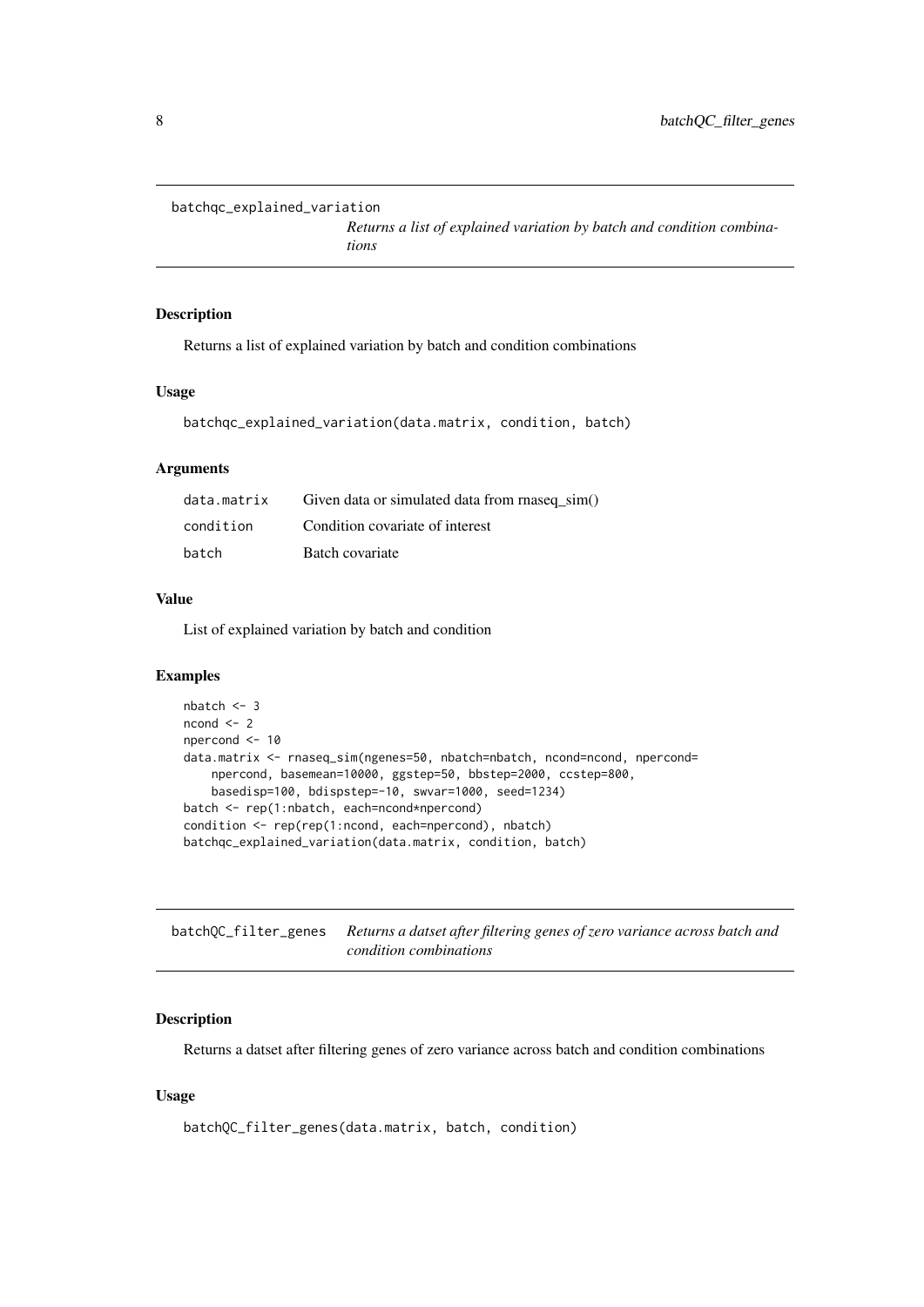#### <span id="page-8-0"></span>Arguments

| data.matrix | Given data or simulated data from rnaseq sim() |
|-------------|------------------------------------------------|
| batch       | Batch covariate                                |
| condition   | Condition covariate of interest                |

#### Value

Filtered dataset after filtering genes of zero variance across batch and condition combinations

#### Examples

```
nbatch <- 3
ncond <-2npercond <- 10
data.matrix <- rnaseq_sim(ngenes=50, nbatch=nbatch, ncond=ncond, npercond=
    npercond, basemean=10000, ggstep=50, bbstep=2000, ccstep=800,
    basedisp=100, bdispstep=-10, swvar=1000, seed=1234)
batch <- rep(1:nbatch, each=ncond*npercond)
condition <- rep(rep(1:ncond, each=npercond), nbatch)
filtered.data <- batchQC_filter_genes(data.matrix, batch, condition)
```
batchQC\_fsva\_adjusted *Use frozen surrogate variable analysis to remove the surrogate variables inferred from sva*

### Description

Use frozen surrogate variable analysis to remove the surrogate variables inferred from sva

#### Usage

```
batchQC_fsva_adjusted(data.matrix, modmatrix, sva.object)
```
### Arguments

| data.matrix | Given data or simulated data from rnaseq sim()                          |
|-------------|-------------------------------------------------------------------------|
| modmatrix   | Model matrix for outcome of interest and other covariates besides batch |
| sva.object  | SVA object                                                              |

### Value

Frozen Surrogate variables adjusted data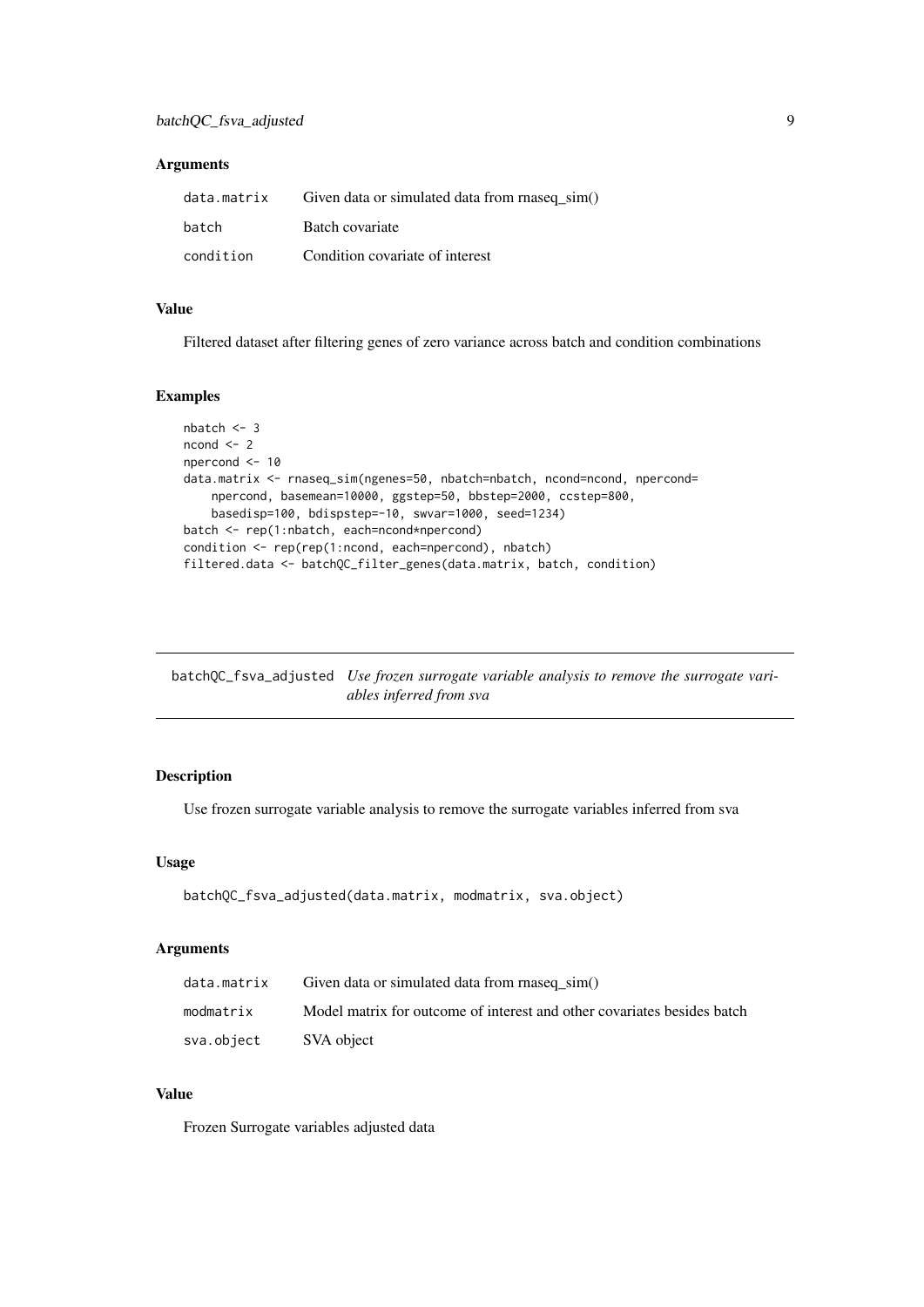#### Examples

```
nbatch <- 3
ncond < -2npercond <- 10
data.matrix <- rnaseq_sim(ngenes=50, nbatch=nbatch, ncond=ncond, npercond=
    npercond, basemean=10000, ggstep=50, bbstep=2000, ccstep=800,
    basedisp=100, bdispstep=-10, swvar=1000, seed=1234)
batch <- rep(1:nbatch, each=ncond*npercond)
condition <- rep(rep(1:ncond, each=npercond), nbatch)
pdata <- data.frame(batch, condition)
modmatrix = model.matrix(~as.factor(condition), data=pdata)
sva.object <- batchQC_sva(data.matrix, mod=modmatrix)
batchQC_fsva_adjusted(data.matrix, modmatrix, sva.object)
```
batchqc\_heatmap *Produce heatmap plots for the given data*

#### Description

Produce heatmap plots for the given data

### Usage

```
batchqc_heatmap(data.matrix, batch, mod = NULL, max_display = 50)
```
#### Arguments

| data.matrix | Given data or simulated data from rnaseq_sim()                          |
|-------------|-------------------------------------------------------------------------|
| batch       | Batch covariate                                                         |
| mod         | Model matrix for outcome of interest and other covariates besides batch |
| max_display | Maximum number of rows to display in heat map                           |

#### Value

Heatmap plots for the given data

```
nbatch <- 3
ncond <-2npercond <- 10
data.matrix <- rnaseq_sim(ngenes=50, nbatch=nbatch, ncond=ncond, npercond=
    npercond, basemean=10000, ggstep=50, bbstep=2000, ccstep=800,
    basedisp=100, bdispstep=-10, swvar=1000, seed=1234)
batch <- rep(1:nbatch, each=ncond*npercond)
condition <- rep(rep(1:ncond, each=npercond), nbatch)
pdata <- data.frame(batch, condition)
modmatrix = model.matrix(~as.factor(condition), data=pdata)
batchqc_heatmap(data.matrix, batch, mod=modmatrix)
```
<span id="page-9-0"></span>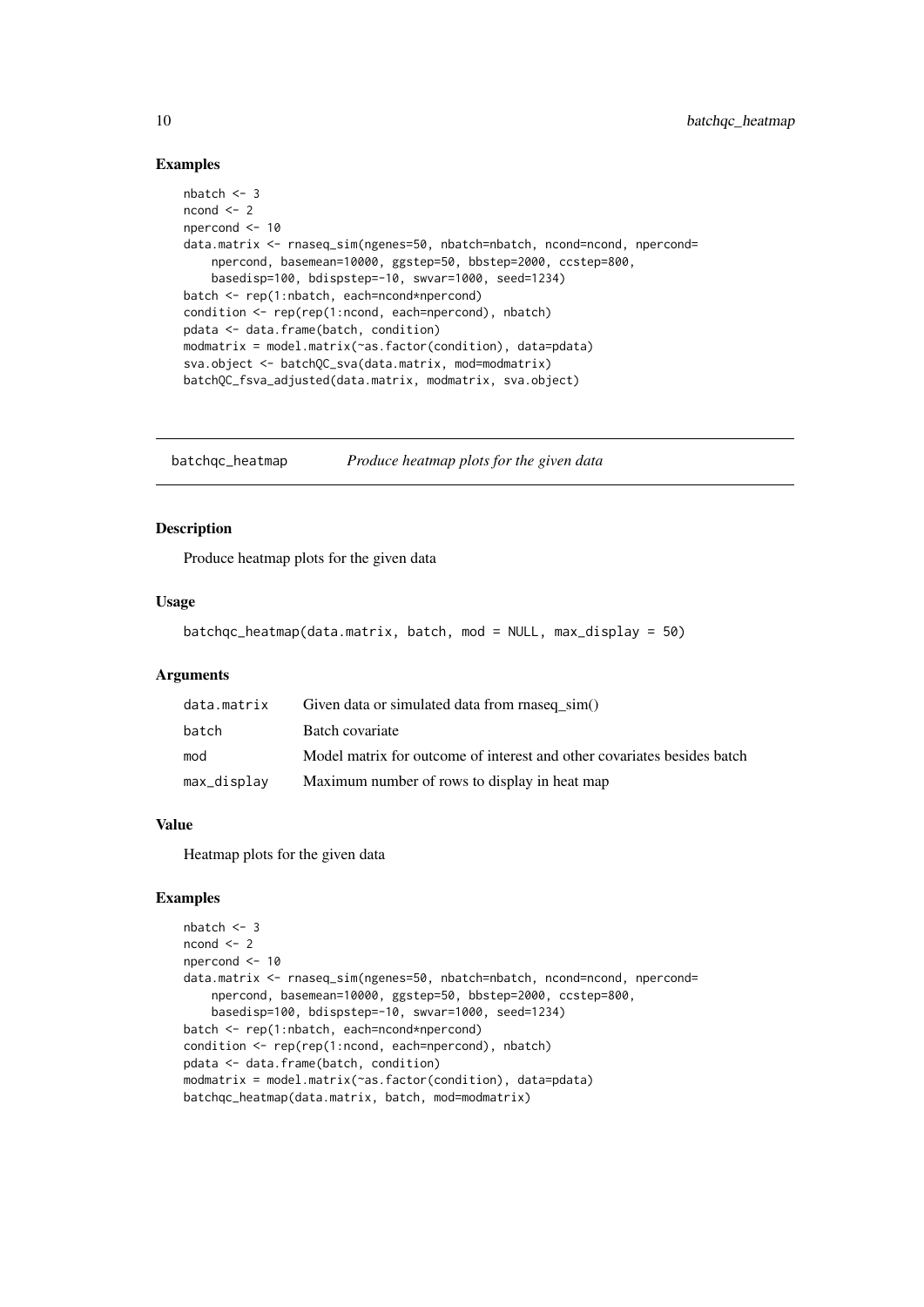<span id="page-10-0"></span>

| batchOC_num.sv | Returns the number of surrogate variables to estimate in the model |
|----------------|--------------------------------------------------------------------|
|                | using a permutation based procedure                                |

Returns the number of surrogate variables to estimate in the model using a permutation based procedure

### Usage

batchQC\_num.sv(data.matrix, modmatrix)

### Arguments

| data.matrix | Given data or simulated data from rnaseq sim()                          |
|-------------|-------------------------------------------------------------------------|
| modmatrix   | Model matrix for outcome of interest and other covariates besides batch |

### Value

Number of Surrogate variables found

#### Examples

```
nbatch <- 3
ncond < -2npercond <- 10
data.matrix <- rnaseq_sim(ngenes=50, nbatch=nbatch, ncond=ncond, npercond=
    npercond, basemean=10000, ggstep=50, bbstep=2000, ccstep=800,
    basedisp=100, bdispstep=-10, swvar=1000, seed=1234)
batch <- rep(1:nbatch, each=ncond*npercond)
condition <- rep(rep(1:ncond, each=npercond), nbatch)
pdata <- data.frame(batch, condition)
modmatrix = model.matrix(~as.factor(condition), data=pdata)
batchQC_num.sv(data.matrix, modmatrix)
```

| batchgc_pca | Performs principal component analysis and produces plot of the first |
|-------------|----------------------------------------------------------------------|
|             | two principal components                                             |

### Description

Performs principal component analysis and produces plot of the first two principal components

### Usage

```
batchqc_pca(data.matrix, batch, mod = NULL)
```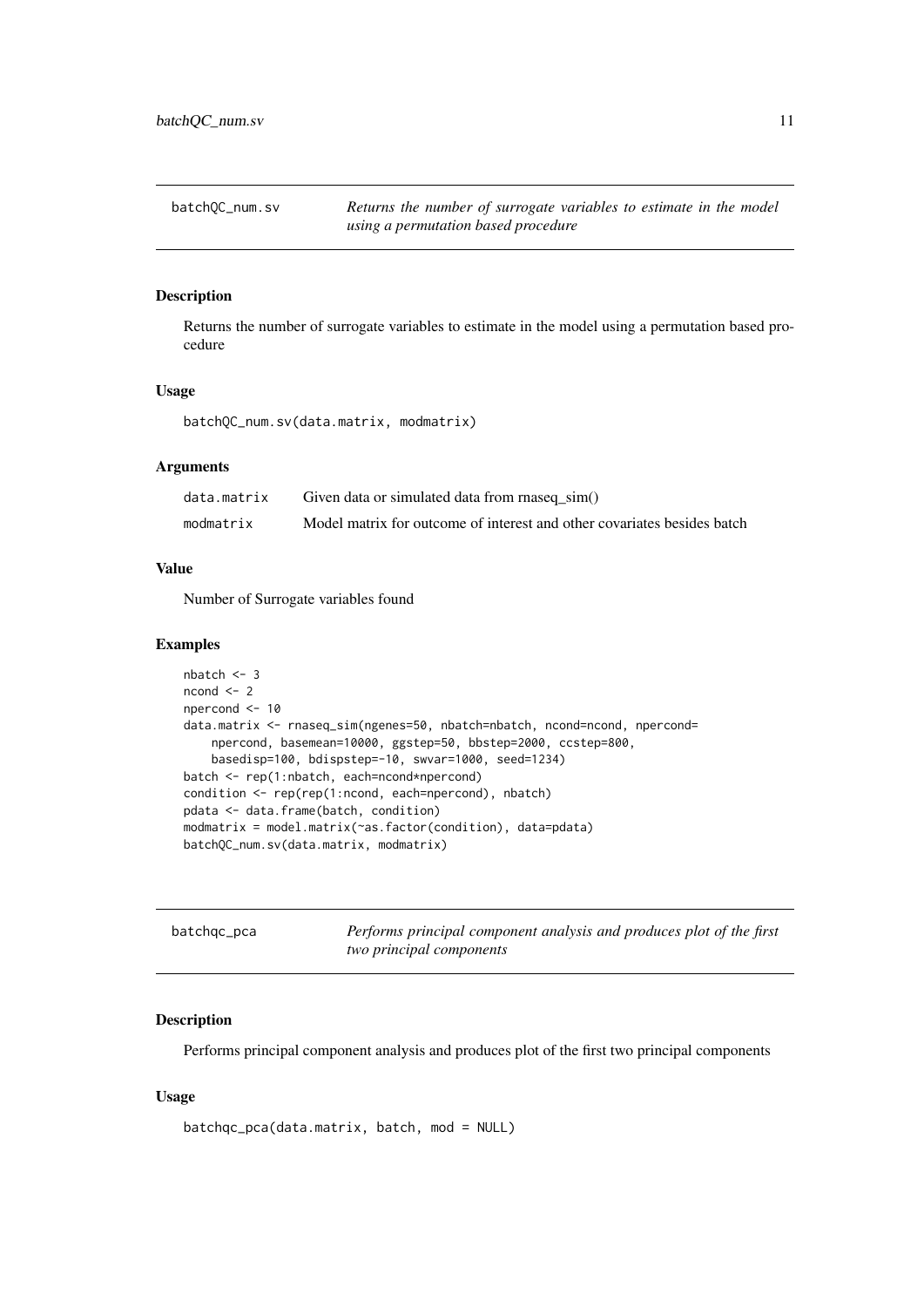### <span id="page-11-0"></span>Arguments

| data.matrix | Given data or simulated data from rnaseq sim()                          |
|-------------|-------------------------------------------------------------------------|
| batch       | Batch covariate                                                         |
| mod         | Model matrix for outcome of interest and other covariates besides batch |

### Value

PCA object from principal component analysis

### Examples

```
nbatch <- 3
ncond <-2npercond <- 10
data.matrix <- rnaseq_sim(ngenes=50, nbatch=nbatch, ncond=ncond, npercond=
    npercond, basemean=10000, ggstep=50, bbstep=2000, ccstep=800,
    basedisp=100, bdispstep=-10, swvar=1000, seed=1234)
batch <- rep(1:nbatch, each=ncond*npercond)
condition <- rep(rep(1:ncond, each=npercond), nbatch)
pdata <- data.frame(batch, condition)
modmatrix = model.matrix(~as.factor(condition), data=pdata)
batchqc_pca(data.matrix, batch, mod=modmatrix)
```

| batchgc_pca_svd | Performs PCA svd variance decomposition and produces plot of the |
|-----------------|------------------------------------------------------------------|
|                 | first two principal components                                   |

### Description

Performs PCA svd variance decomposition and produces plot of the first two principal components

### Usage

```
batchqc_pca_svd(data.matrix, batch, mod = NULL)
```
### Arguments

| data.matrix | Given data or simulated data from rnaseq sim()                          |
|-------------|-------------------------------------------------------------------------|
| batch       | Batch covariate                                                         |
| mod         | Model matrix for outcome of interest and other covariates besides batch |

### Value

res PCA list with two components v and d.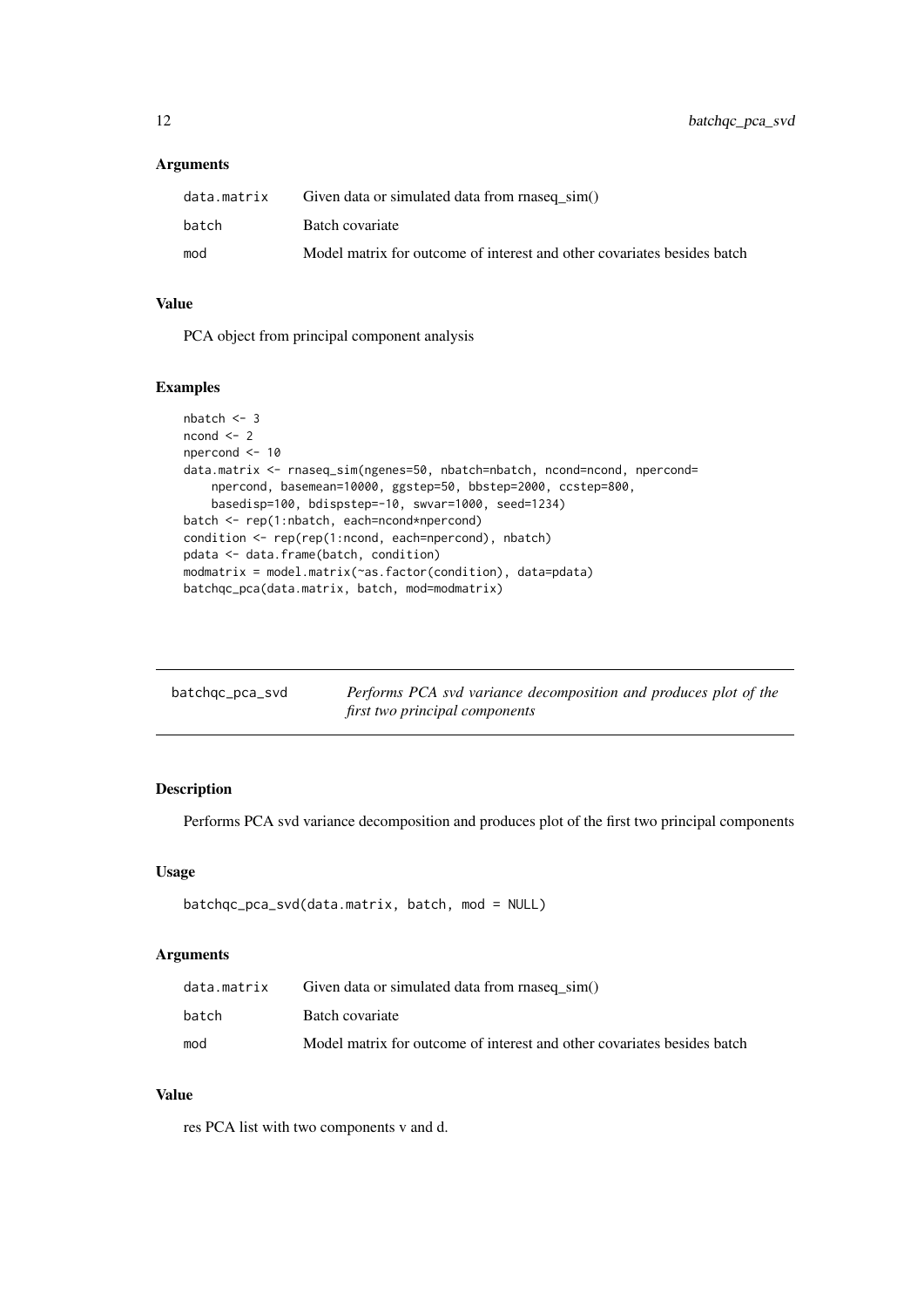#### <span id="page-12-0"></span>Examples

```
nbatch < -3ncond < -2npercond <- 10
data.matrix <- rnaseq_sim(ngenes=50, nbatch=nbatch, ncond=ncond, npercond=
    npercond, basemean=10000, ggstep=50, bbstep=2000, ccstep=800,
    basedisp=100, bdispstep=-10, swvar=1000, seed=1234)
batch <- rep(1:nbatch, each=ncond*npercond)
condition <- rep(rep(1:ncond, each=npercond), nbatch)
pdata <- data.frame(batch, condition)
modmatrix = model.matrix(~as.factor(condition), data=pdata)
batchqc_pca_svd(data.matrix, batch, mod=modmatrix)
```
batchqc\_pc\_explained\_variation

*Returns explained variation for each principal components*

#### Description

Returns explained variation for each principal components

#### Usage

```
batchqc_pc_explained_variation(pcs, vars, condition, batch)
```
### Arguments

| pcs       | Principal components in the given data                 |
|-----------|--------------------------------------------------------|
| vars      | Variance of the Principal components in the given data |
| condition | Condition covariate of interest                        |
| batch     | Batch covariate                                        |

#### Value

Explained variation table for each principal components

```
nbatch < -3ncond \leq -2npercond <- 10
data.matrix <- rnaseq_sim(ngenes=50, nbatch=nbatch, ncond=ncond, npercond=
    npercond, basemean=10000, ggstep=50, bbstep=2000, ccstep=800,
    basedisp=100, bdispstep=-10, swvar=1000, seed=1234)
batch <- rep(1:nbatch, each=ncond*npercond)
condition <- rep(rep(1:ncond, each=npercond), nbatch)
pdata <- data.frame(batch, condition)
modmatrix = model.matrix(~as.factor(condition), data=pdata)
pca <- batchqc_pca(data.matrix, batch, mod=modmatrix)
pcs <- t(data.frame(pca$x))
batchqc_pc_explained_variation(pcs, pca$sdev^2, condition, batch)
```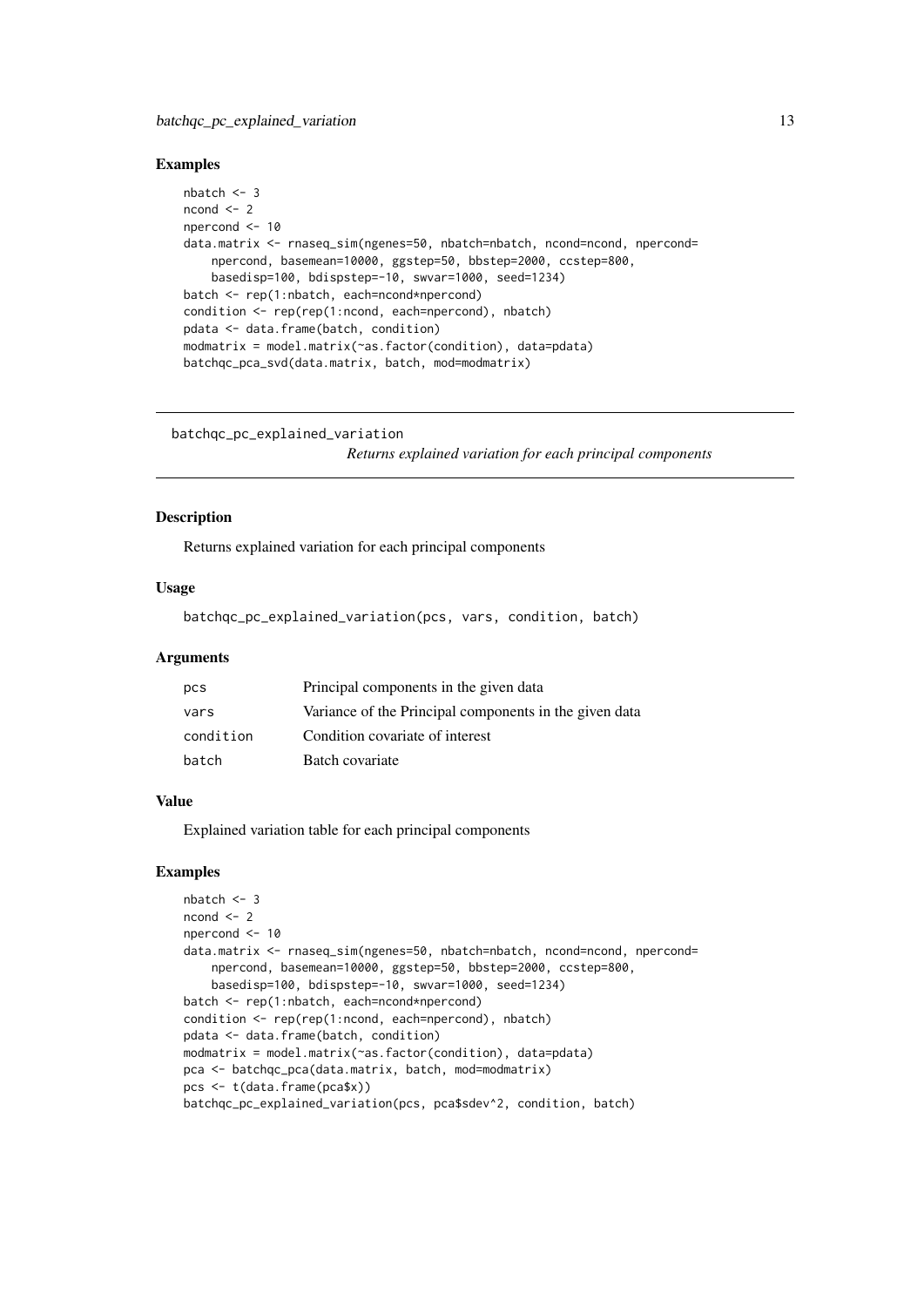```
batchQC_shapeVariation
```
*Perform Mean and Variance batch variation analysis*

#### Description

Perform Mean and Variance batch variation analysis

### Usage

```
batchQC_shapeVariation(data, groups, plot = FALSE, groupCol = NULL,
  robustSample = FALSE, robustGene = FALSE)
```
### Arguments

| data         | Given data                                            |
|--------------|-------------------------------------------------------|
| groups       | a character vector indicating sample group membership |
| plot         | Indicate whether to generate plot                     |
| groupCol     | group color                                           |
| robustSample | Indicate whether to use robust sample-wise test       |
| robustGene   | Indicate whether to use robust gene-wise test         |

#### Value

Mean and Variance batch variation Overall and Pairwise p-values

#### Examples

```
nbatch <- 3
ncond < -2npercond <- 10
data.matrix <- rnaseq_sim(ngenes=50, nbatch=nbatch, ncond=ncond, npercond=
    npercond, basemean=10000, ggstep=50, bbstep=2000, ccstep=800,
    basedisp=100, bdispstep=-10, swvar=1000, seed=1234)
batch <- rep(1:nbatch, each=ncond*npercond)
batchQC_shapeVariation(data.matrix, groups=batch)
```

| batchOC_sva | Estimate the surrogate variables using the 2 step approach proposed |
|-------------|---------------------------------------------------------------------|
|             | by Leek and Storey 2007                                             |

### Description

Estimate the surrogate variables using the 2 step approach proposed by Leek and Storey 2007

### Usage

```
batchQC_sva(data.matrix, modmatrix)
```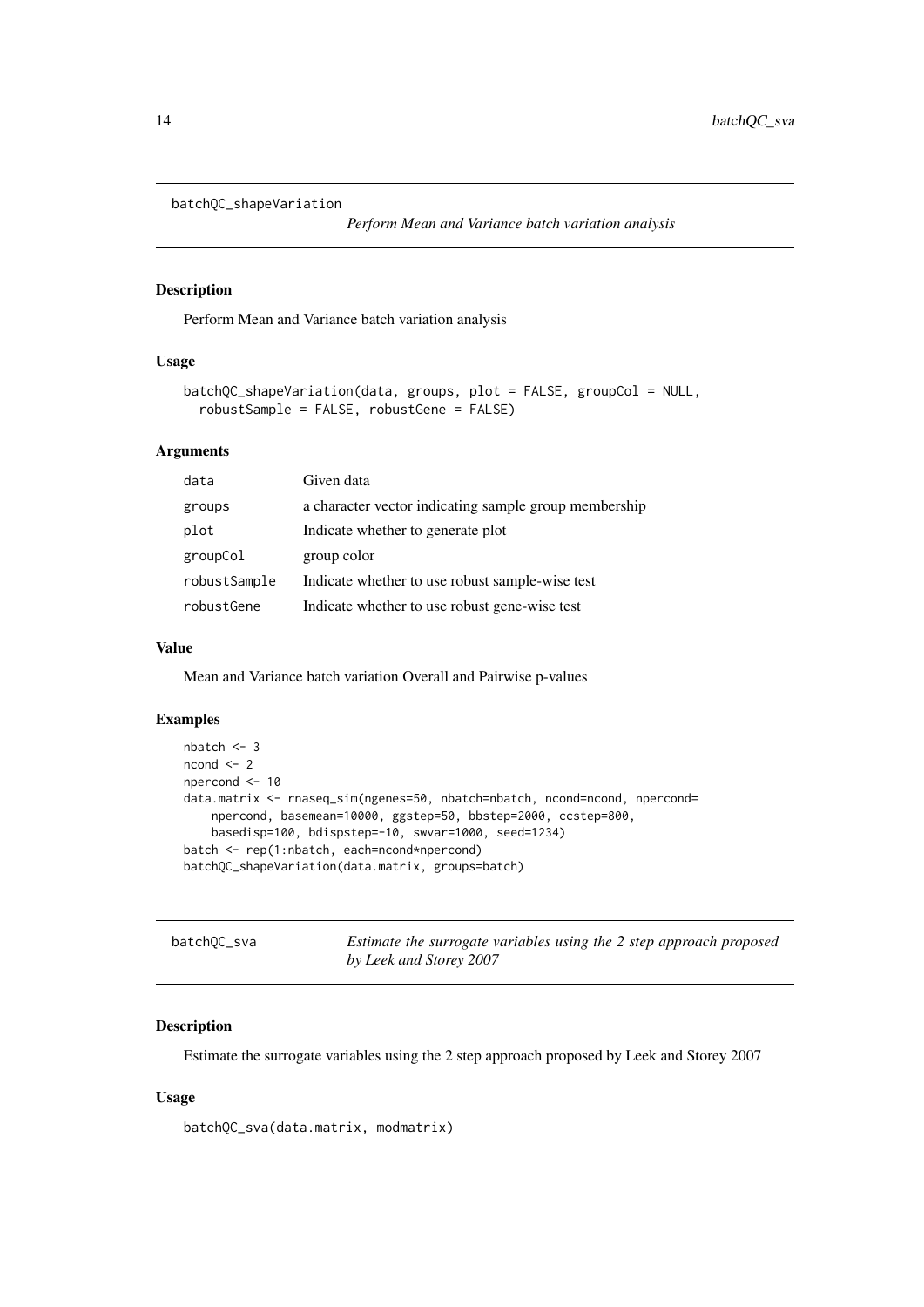### <span id="page-14-0"></span>Arguments

| data.matrix | Given data or simulated data from rnaseq_sim()                          |
|-------------|-------------------------------------------------------------------------|
| modmatrix   | Model matrix for outcome of interest and other covariates besides batch |

### Value

Surrogate variables analysis object

### Examples

```
nbatch <- 3
ncond < -2npercond <- 10
data.matrix <- rnaseq_sim(ngenes=50, nbatch=nbatch, ncond=ncond, npercond=
    npercond, basemean=10000, ggstep=50, bbstep=2000, ccstep=800,
    basedisp=100, bdispstep=-10, swvar=1000, seed=1234)
batch <- rep(1:nbatch, each=ncond*npercond)
condition <- rep(rep(1:ncond, each=npercond), nbatch)
pdata <- data.frame(batch, condition)
modmatrix = model.matrix(~as.factor(condition), data=pdata)
batchQC_sva(data.matrix, modmatrix)
```
batchQC\_svregress\_adjusted

*Regress the surrogate variables out of the expression data*

### Description

Regress the surrogate variables out of the expression data

### Usage

```
batchQC_svregress_adjusted(data.matrix, modmatrix, sva.object)
```
#### Arguments

| data.matrix | Given data or simulated data from rnaseq sim()                          |
|-------------|-------------------------------------------------------------------------|
| modmatrix   | Model matrix for outcome of interest and other covariates besides batch |
| sva.object  | SVA object                                                              |

### Value

Surrogate variables regress adjusted data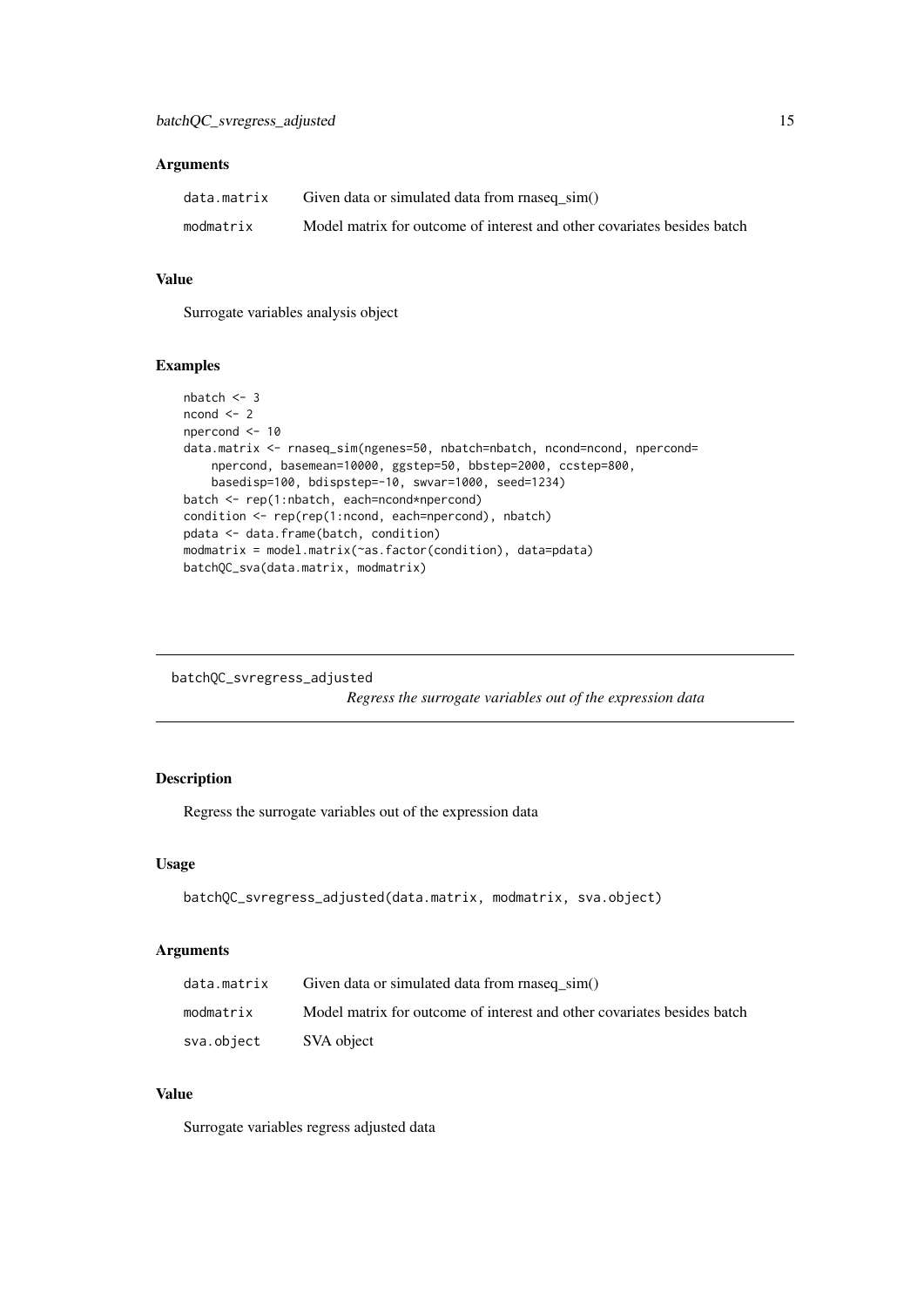<span id="page-15-0"></span>16 batchtest and the batchtest state of the batchtest state of the batchtest state of the batchtest state of the batchtest state of the batchtest state of the batchtest state of the batchtest state of the batchtest state o

#### Examples

```
nbatch <- 3
ncond \leq -2npercond <- 10
data.matrix <- rnaseq_sim(ngenes=50, nbatch=nbatch, ncond=ncond, npercond=
    npercond, basemean=10000, ggstep=50, bbstep=2000, ccstep=800,
    basedisp=100, bdispstep=-10, swvar=1000, seed=1234)
batch <- rep(1:nbatch, each=ncond*npercond)
condition <- rep(rep(1:ncond, each=npercond), nbatch)
pdata <- data.frame(batch, condition)
modmatrix = model.matrix(~as.factor(condition), data=pdata)
sva.object <- batchQC_sva(data.matrix, mod=modmatrix)
batchQC_svregress_adjusted(data.matrix, modmatrix, sva.object)
```
batchtest *Performs test to check whether batch needs to be adjusted*

#### Description

Performs test to check whether batch needs to be adjusted

### Usage

batchtest(pca, batch, mod = NULL)

#### Arguments

| pca   | PCA object from principal component analysis                            |
|-------|-------------------------------------------------------------------------|
| batch | Batch covariate                                                         |
| mod   | Model matrix for outcome of interest and other covariates besides batch |

#### Value

Summary of linear regression of first five principal components

```
nbatch <- 3
ncond \leq -2npercond <- 10
data.matrix <- rnaseq_sim(ngenes=50, nbatch=nbatch, ncond=ncond, npercond=
    npercond, basemean=10000, ggstep=50, bbstep=2000, ccstep=800,
    basedisp=100, bdispstep=-10, swvar=1000, seed=1234)
batch <- rep(1:nbatch, each=ncond*npercond)
condition <- rep(rep(1:ncond, each=npercond), nbatch)
pdata <- data.frame(batch, condition)
modmatrix = model.matrix(~as.factor(condition), data=pdata)
pca <- batchqc_pca(data.matrix, batch, mod=modmatrix)
batchtest(pca, batch, mod=modmatrix)
```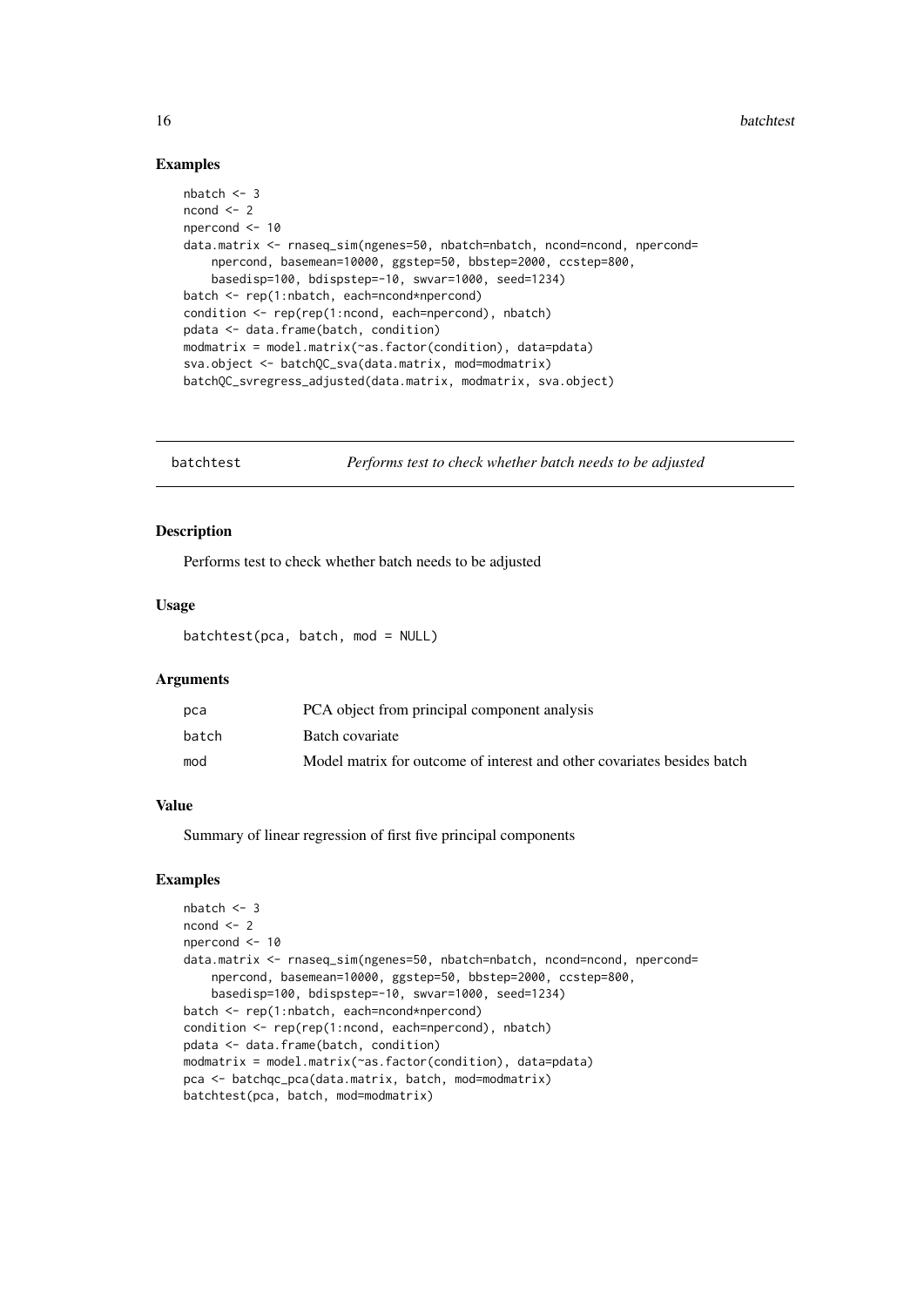<span id="page-16-0"></span>

| combatPlot | Adjust for batch effects using an empirical Bayes framework ComBat<br>allows users to adjust for batch effects in datasets where the batch<br>covariate is known, using methodology described in Johnson et al.<br>2007. It uses either parametric or non-parametric empirical Bayes<br>frameworks for adjusting data for batch effects. Users are returned an<br>expression matrix that has been corrected for batch effects. The input<br>data are assumed to be cleaned and normalized before batch effect |
|------------|---------------------------------------------------------------------------------------------------------------------------------------------------------------------------------------------------------------------------------------------------------------------------------------------------------------------------------------------------------------------------------------------------------------------------------------------------------------------------------------------------------------|
|            | removal.                                                                                                                                                                                                                                                                                                                                                                                                                                                                                                      |

Adjust for batch effects using an empirical Bayes framework ComBat allows users to adjust for batch effects in datasets where the batch covariate is known, using methodology described in Johnson et al. 2007. It uses either parametric or non-parametric empirical Bayes frameworks for adjusting data for batch effects. Users are returned an expression matrix that has been corrected for batch effects. The input data are assumed to be cleaned and normalized before batch effect removal.

#### Usage

combatPlot(dat, batch, mod = NULL, par.prior = TRUE, prior.plots = TRUE)

#### Arguments

| dat         | Genomic measure matrix (dimensions probe x sample) - for example, expression<br>matrix                                             |
|-------------|------------------------------------------------------------------------------------------------------------------------------------|
| batch       | Batch covariate (only one batch allowed)                                                                                           |
| mod         | Model matrix for outcome of interest and other covariates besides batch                                                            |
| par.prior   | (Optional) TRUE indicates parametric adjustments will be used, FALSE indi-<br>cates non-parametric adjustments will be used        |
| prior.plots | (Optional)TRUE give prior plots with black as a kernel estimate of the empirical<br>batch effect density and red as the parametric |

#### Value

data A probe x sample genomic measure matrix, adjusted for batch effects.

```
nbatch < -3ncond < -2npercond <- 10
data.matrix <- rnaseq_sim(ngenes=50, nbatch=nbatch, ncond=ncond, npercond=
    npercond, basemean=10000, ggstep=50, bbstep=2000, ccstep=800,
    basedisp=100, bdispstep=-10, swvar=1000, seed=1234)
batch <- rep(1:nbatch, each=ncond*npercond)
condition <- rep(rep(1:ncond, each=npercond), nbatch)
pdata <- data.frame(batch, condition)
mod = model.matrix(~as.factor(condition), data = pdata)
combatPlot(data.matrix, batch, mod=mod)
```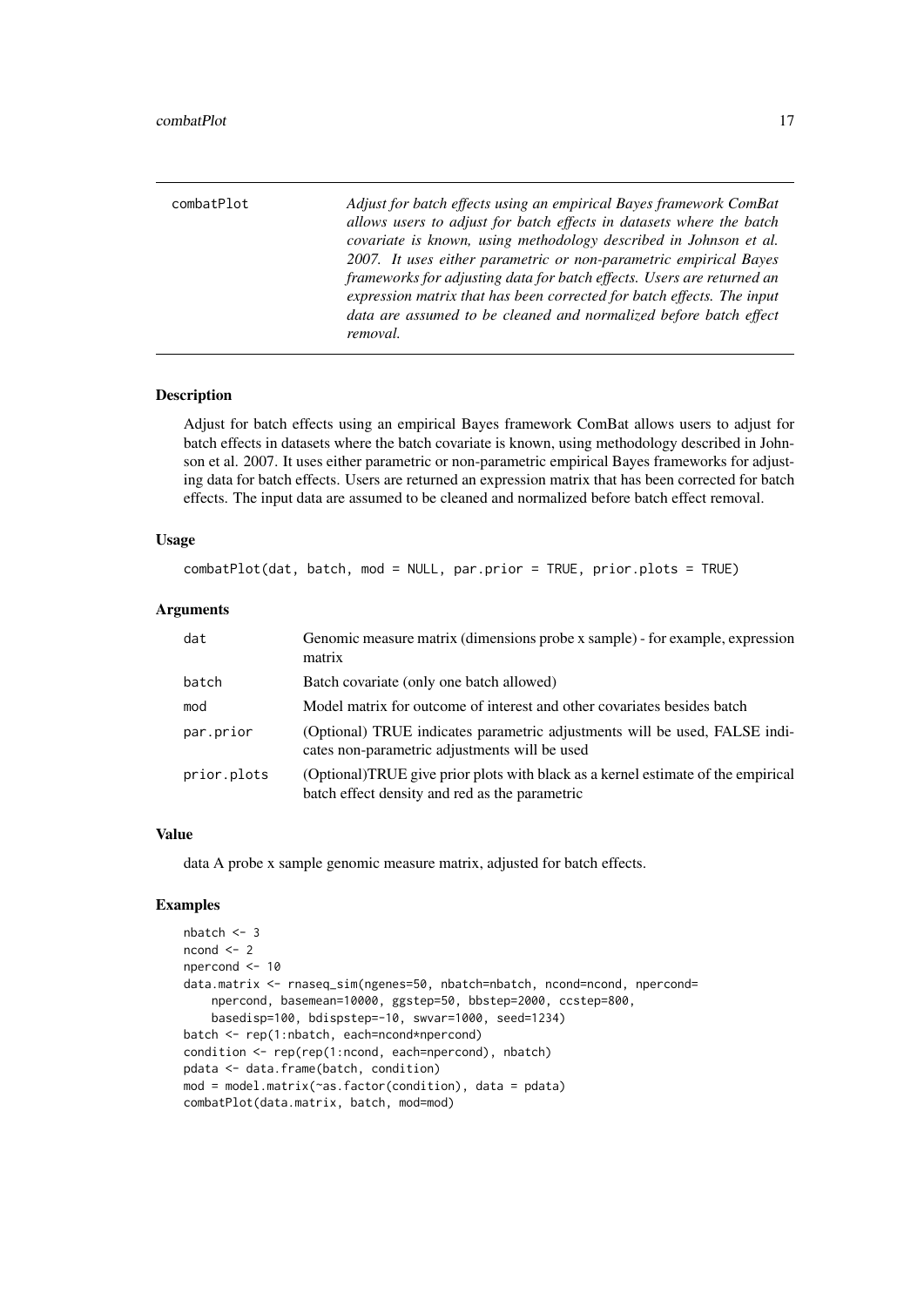<span id="page-17-0"></span>example\_batchqc\_data *Batch and Condition indicator for signature data captured when activating different growth pathway genes in human mammary epithelial cells.*

### Description

This data consists of three batches and ten different conditions corresponding to control and nine different pathways

This data consists of three batches and ten different conditions corresponding to control and nine different pathways

#### Usage

batch\_indicator

signature\_data

### Format

A data frame with 89 rows and 2 variables:

V1 Batch Indicator

V2 Condition (Pathway) Indicator

### Value

Batch indicator object Signature data

### Source

GEO accession: GSE73628 GEO accession: GSE73628

getShinyInput *Getter function to get the shinyInput option*

### Description

Getter function to get the shinyInput option

### Usage

getShinyInput()

### Value

shinyInput option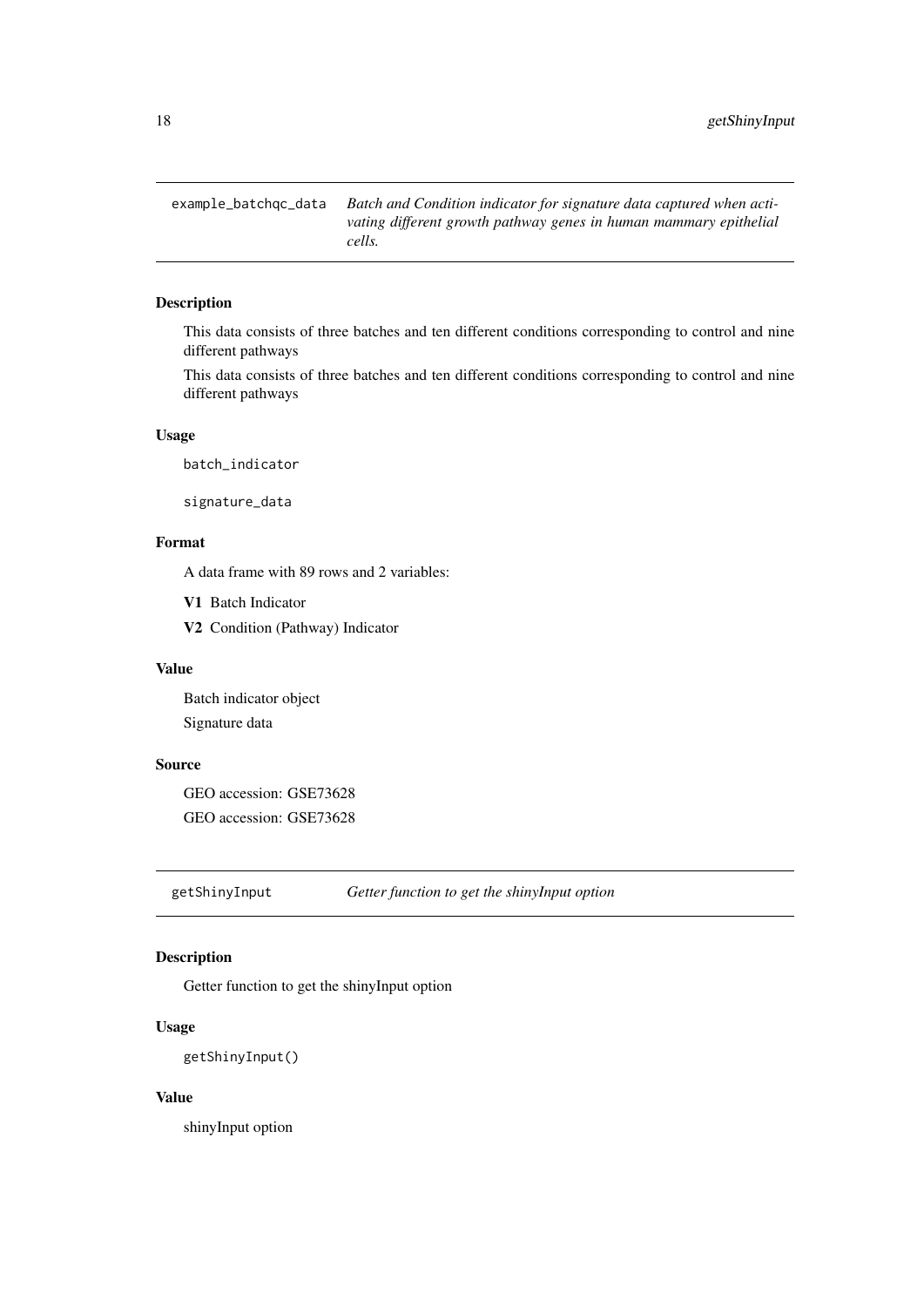### <span id="page-18-0"></span>Examples

getShinyInput()

getShinyInputCombat *Getter function to get the shinyInputCombat option*

### Description

Getter function to get the shinyInputCombat option

### Usage

```
getShinyInputCombat()
```
### Value

shinyInputCombat option

### Examples

getShinyInputCombat()

getShinyInputOrig *Getter function to get the shinyInputOrig option*

### Description

Getter function to get the shinyInputOrig option

### Usage

getShinyInputOrig()

### Value

shinyInputOrig option

#### Examples

getShinyInputOrig()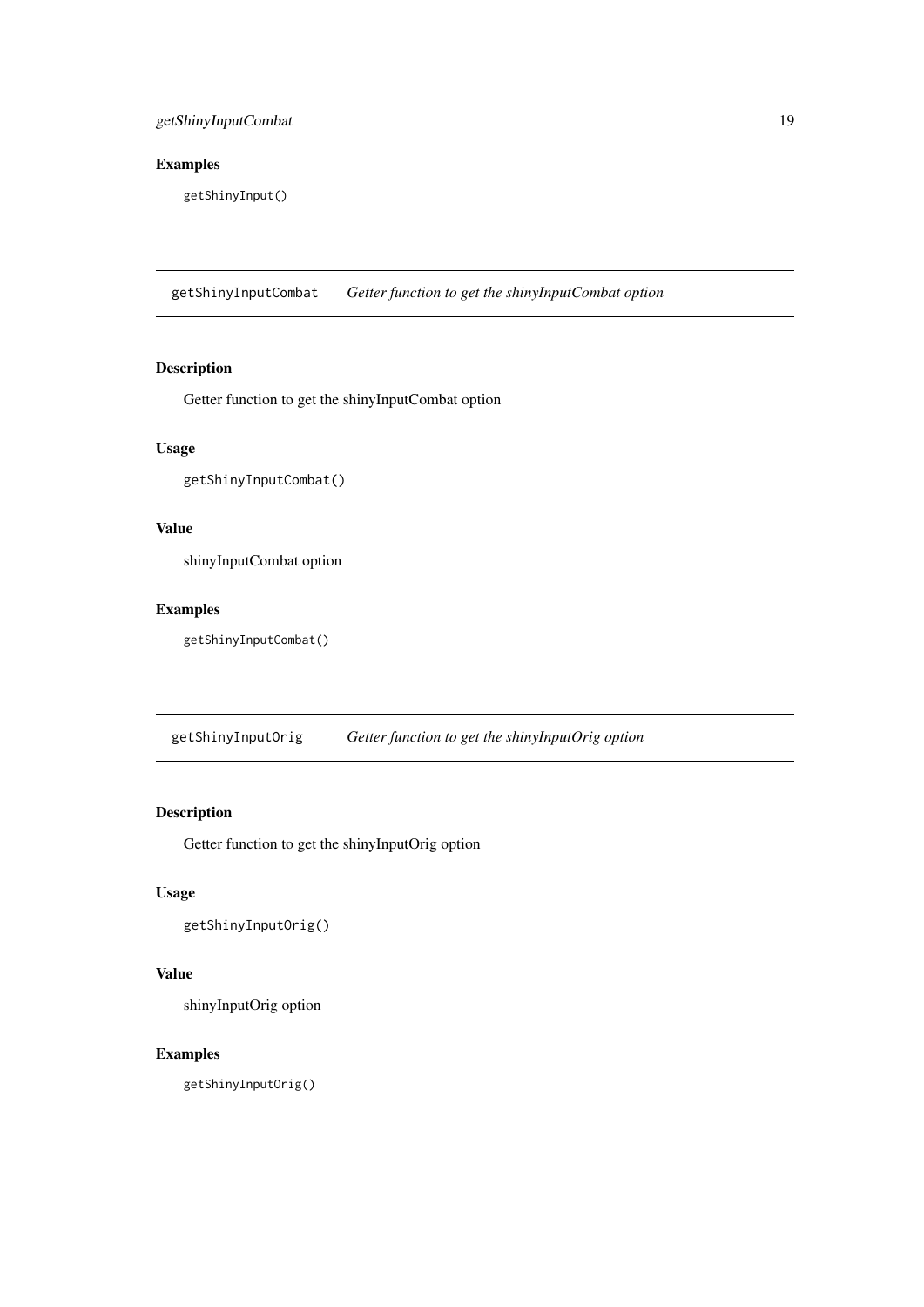<span id="page-19-0"></span>

Getter function to get the shinyInputSVA option

### Usage

getShinyInputSVA()

### Value

shinyInputSVA option

### Examples

getShinyInputSVA()

getShinyInputSVAf *Getter function to get the shinyInputSVAf option*

### Description

Getter function to get the shinyInputSVAf option

### Usage

getShinyInputSVAf()

#### Value

shinyInputSVAf option

### Examples

getShinyInputSVAf()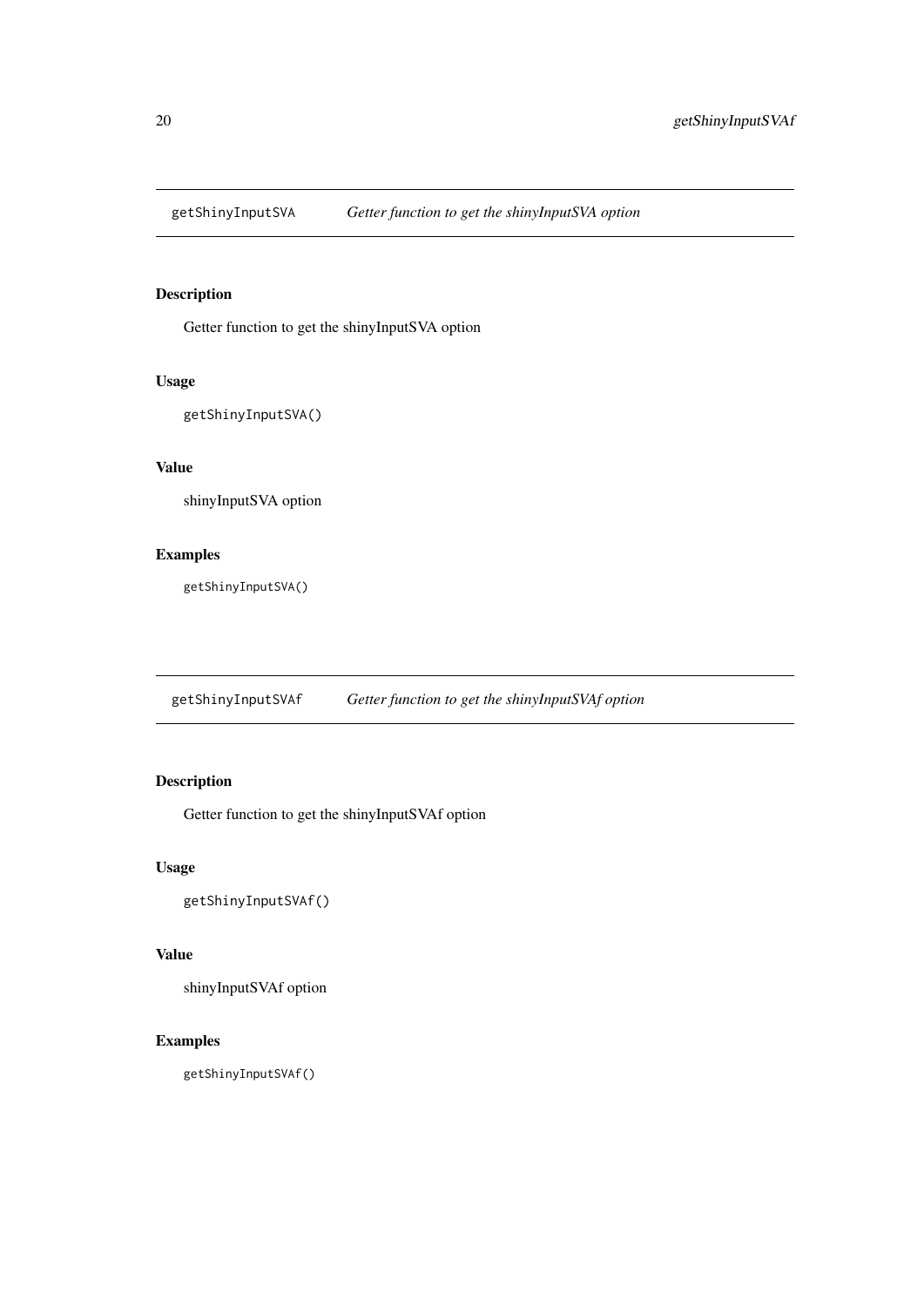<span id="page-20-0"></span>getShinyInputSVAr *Getter function to get the shinyInputSVAr option*

### Description

Getter function to get the shinyInputSVAr option

### Usage

getShinyInputSVAr()

### Value

shinyInputSVAr option

### Examples

getShinyInputSVAr()

gnormalize *Perform Genewise Normalization of the given data matrix*

### Description

Perform Genewise Normalization of the given data matrix

### Usage

gnormalize(dat)

### Arguments

dat Given data matrix

### Value

gnormdata Genewise Normalized data matrix

### Examples

dat <- matrix(1:10, 2) gnormdata <- gnormalize(dat)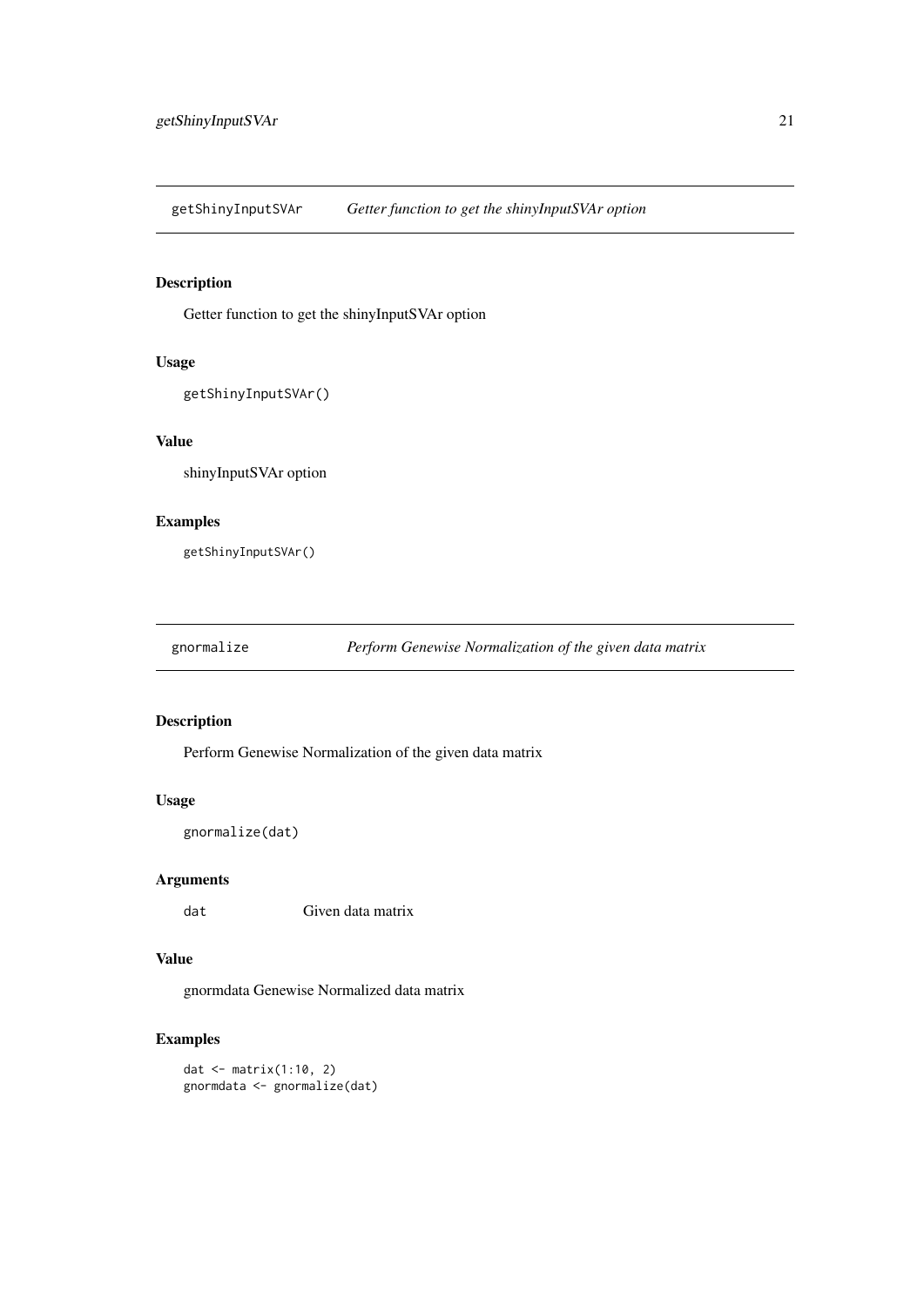<span id="page-21-0"></span>lmFitC *Fit linear model for each gene given a series of arrays. This is the standard lmFit function from limma package with the modification to accept an additional correlation matrix parameter option*

### Description

Fit linear model for each gene given a series of arrays. This is the standard lmFit function from limma package with the modification to accept an additional correlation matrix parameter option

### Usage

```
lmFitC(object, design = NULL, ndups = 1, spacing = 1, block = NULL,
 correlation, cormatrix = NULL, weights = NULL, method = "ls", ...
```
### Arguments

| object      | A matrix-like data object containing log-ratios or log-expression values for a<br>series of arrays, with rows corresponding to genes and columns to samples. Any<br>type of data object that can be processed by getEAWP is acceptable.                                                                                  |
|-------------|--------------------------------------------------------------------------------------------------------------------------------------------------------------------------------------------------------------------------------------------------------------------------------------------------------------------------|
| design      | the design matrix of the microarray experiment, with rows corresponding to<br>arrays and columns to coefficients to be estimated. Defaults to the unit vector<br>meaning that the arrays are treated as replicates                                                                                                       |
| ndups       | positive integer giving the number of times each distinct probe is printed on each<br>array.                                                                                                                                                                                                                             |
| spacing     | positive integer giving the spacing between duplicate occurrences of the same<br>probe, spacing=1 for consecutive rows.                                                                                                                                                                                                  |
| block       | vector or factor specifying a blocking variable on the arrays. Has length equal<br>to the number of arrays. Must be NULL if ndups>2.                                                                                                                                                                                     |
| correlation | the inter-duplicate or inter-technical replicate correlation                                                                                                                                                                                                                                                             |
| cormatrix   | the complete correlation matrix of the samples                                                                                                                                                                                                                                                                           |
| weights     | non-negative observation weights. Can be a numeric matrix of individual weights,<br>of same size as the object expression matrix, or a numeric vector of array weights<br>with length equal to ncol of the expression matrix, or a numeric vector of gene<br>weights with length equal to nrow of the expression matrix. |
| method      | fitting method; "Is" for least squares or "robust" for robust regression                                                                                                                                                                                                                                                 |
| .           | other optional arguments to be passed to lm.series, gls.series or mrlm                                                                                                                                                                                                                                                   |

### Value

list containing log2(quantile counts per mil reads) and library sizes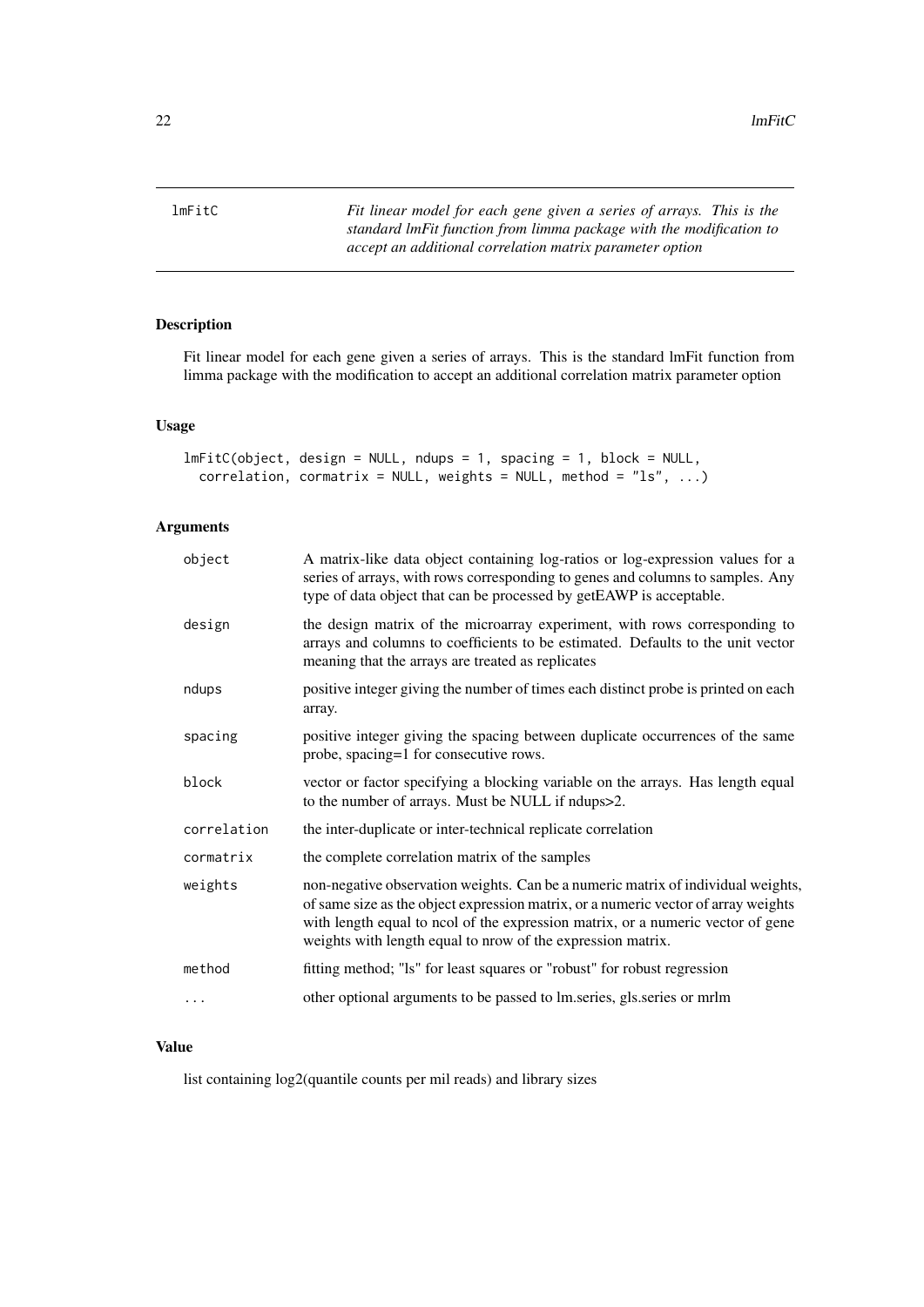<span id="page-22-0"></span>

Compute log2(counts per mil reads) and library size for each sample

### Usage

```
log2CPM(qcounts, lib.size = NULL)
```
#### Arguments

| gcounts  | quantile normalized counts   |
|----------|------------------------------|
| lib.size | default is colsums (qcounts) |

### Value

list containing log2(quantile counts per mil reads) and library sizes

### Examples

```
nbatch <- 3
ncond <-2npercond <- 10
data.matrix <- rnaseq_sim(ngenes=50, nbatch=nbatch, ncond=ncond, npercond=
    npercond, basemean=10000, ggstep=50, bbstep=2000, ccstep=800,
    basedisp=100, bdispstep=-10, swvar=1000, seed=1234)
data.matrix <- as.matrix(data.matrix)
log2CPM(data.matrix)
```
makeSVD *Compute singular value decomposition*

### Description

Compute singular value decomposition

#### Usage

```
makeSVD(x)
```
#### Arguments

x matrix of genes by sample (ie. the usual data matrix)

### Value

returns a list of svd components v and d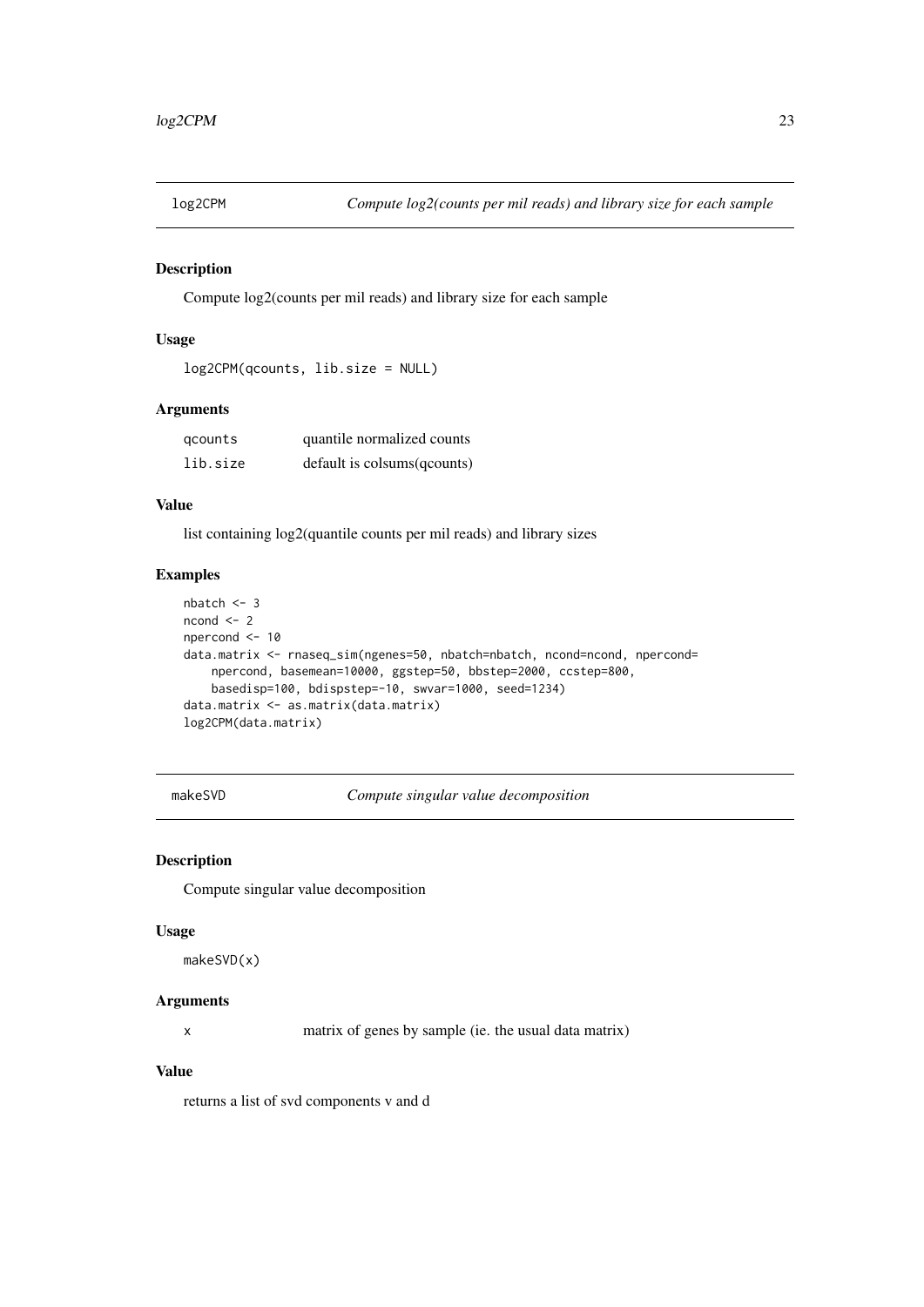<span id="page-23-0"></span>

Compute variance of each principal component and how they correlate with batch and cond

### Usage

pcRes(v, d, condition = NULL, batch = NULL)

### Arguments

|           | from makeSVD                 |
|-----------|------------------------------|
| d         | from makeSVD                 |
| condition | factor describing experiment |
| batch     | factor describing batch      |

#### Value

A dataframe containig variance, cum. variance, cond.R-sqrd, batch.R-sqrd

|  | plotPC | Plot first 2 principal components |  |
|--|--------|-----------------------------------|--|
|--|--------|-----------------------------------|--|

### Description

Plot first 2 principal components

### Usage

plotPC(v, d, ...)

### Arguments

| v | from makeSVD                       |
|---|------------------------------------|
| d | from makeSVD                       |
|   | pass options to internal plot fct. |

### Value

a plot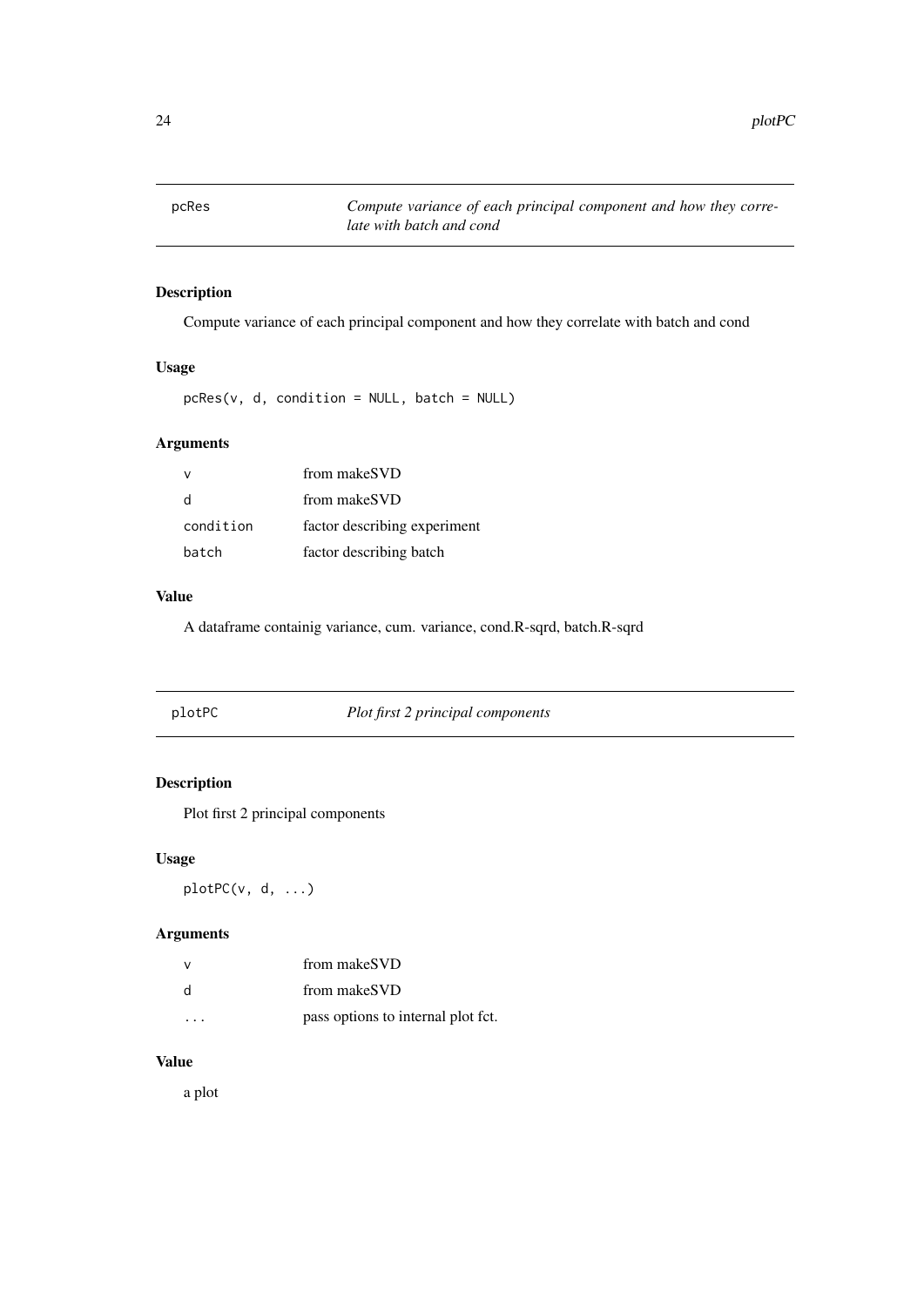<span id="page-24-0"></span>plot\_genewise\_moments *Visualize gene-wise moments*

### Description

Visualize gene-wise moments

### Usage

plot\_genewise\_moments(data, batch, robust)

### Arguments

| data   | Given data or simulated data from rnaseq sim()                                            |
|--------|-------------------------------------------------------------------------------------------|
| batch  | Batch covariate                                                                           |
| robust | Boolean indicator of using robust (TRUE) or non-robust test (FALSE) in visu-<br>alization |

#### Value

Gene-wise moments

#### Examples

```
nbatch <- 3
ncond < -2npercond <- 10
data.matrix <- rnaseq_sim(ngenes=50, nbatch=nbatch, ncond=ncond, npercond=
    npercond, basemean=10000, ggstep=50, bbstep=2000, ccstep=800,
    basedisp=100, bdispstep=-10, swvar=1000, seed=1234)
batch <- rep(1:nbatch, each=ncond*npercond)
condition <- rep(rep(1:ncond, each=npercond), nbatch)
data_adjusted <- batchQC_condition_adjusted(data.matrix, batch, condition)
gene_moments <- plot_genewise_moments(data_adjusted, batch, robust=FALSE)
```
plot\_samplewise\_moments

*Visualize sample-wise moments*

### Description

Visualize sample-wise moments

### Usage

```
plot_samplewise_moments(data, batch, robust)
```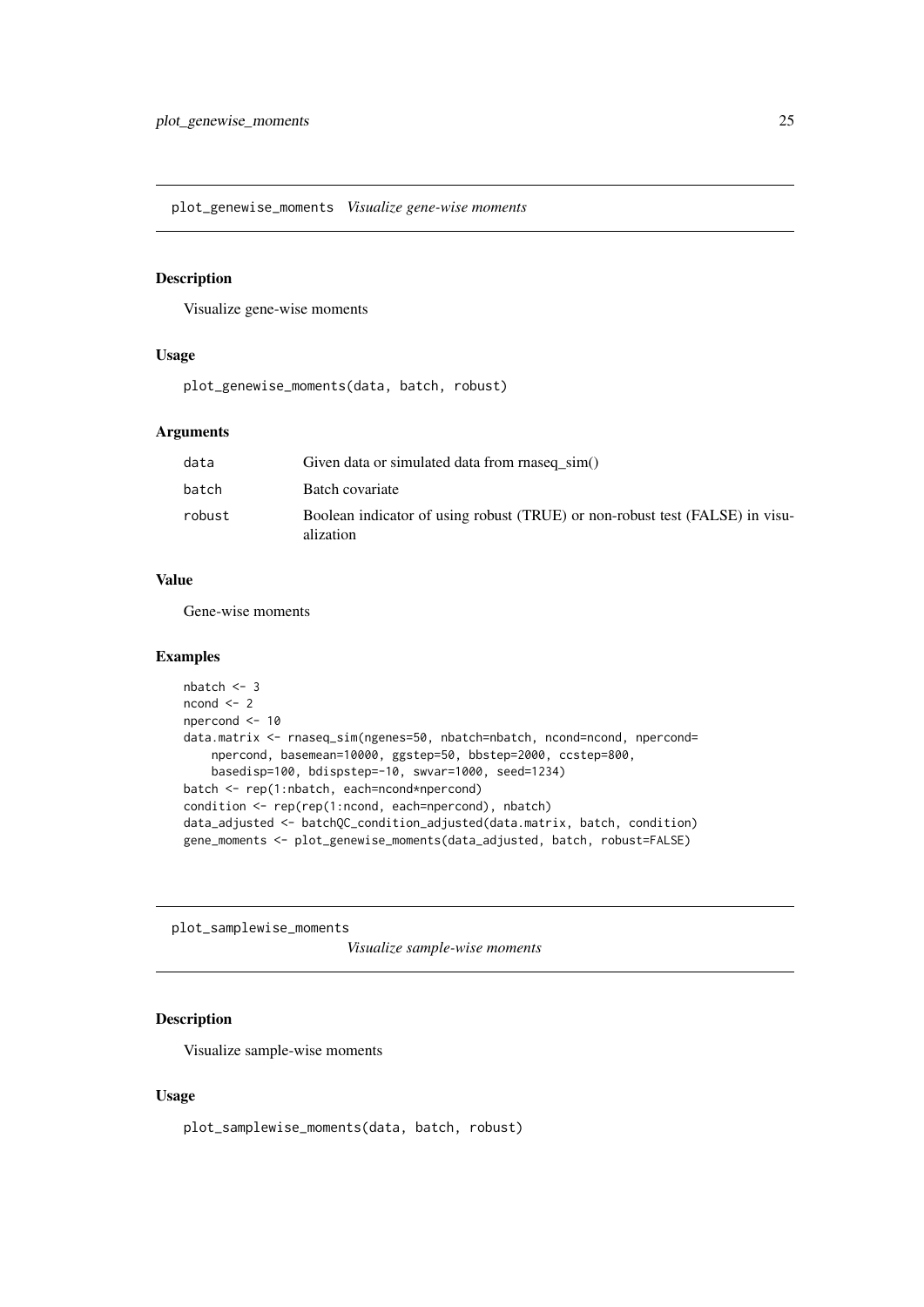### <span id="page-25-0"></span>Arguments

| data   | Given data or simulated data from rnaseq sim()                                            |
|--------|-------------------------------------------------------------------------------------------|
| batch  | Batch covariate                                                                           |
| robust | Boolean indicator of using robust (TRUE) or non-robust test (FALSE) in visu-<br>alization |

### Value

Sample-wise moments

#### Examples

```
nbatch <- 3
ncond < -2npercond <- 10
data.matrix <- rnaseq_sim(ngenes=50, nbatch=nbatch, ncond=ncond, npercond=
    npercond, basemean=10000, ggstep=50, bbstep=2000, ccstep=800,
    basedisp=100, bdispstep=-10, swvar=1000, seed=1234)
batch <- rep(1:nbatch, each=ncond*npercond)
condition <- rep(rep(1:ncond, each=npercond), nbatch)
data_adjusted <- batchQC_condition_adjusted(data.matrix, batch, condition)
sample_moments <- plot_samplewise_moments(data_adjusted, batch, robust=FALSE)
```
protein\_example\_data *Batch and Condition indicator for protein expression data*

#### Description

This data consists of two batches and two conditions corresponding to case and control for the protein expression data

This data consists of two batches and two conditions corresponding to case and control

#### Usage

protein\_sample\_info

protein\_data

### Format

A data frame with 24 rows and 4 variables:

Arrayname Array Name

samplename Sample Name

Batch Batch Indicator

category Condition (Case vs Control) Indicator

### Value

Protein data sample info Protein data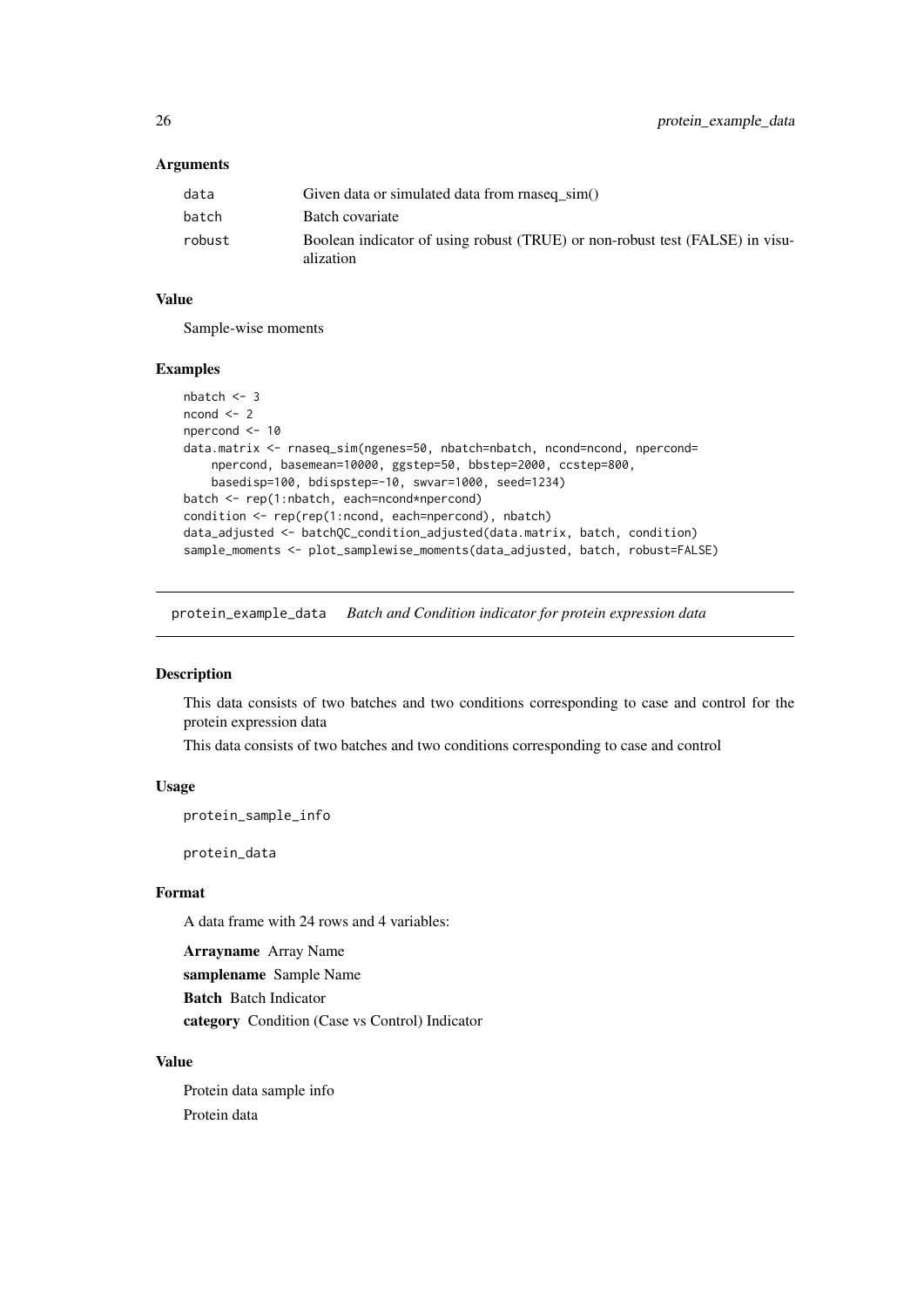<span id="page-26-0"></span>

Generate simulated count data with batch effects for ngenes

### Usage

```
rnaseq_sim(ngenes = 50, nbatch = 3, ncond = 2, npercond = 10,
 basemean = 10000, ggstep = 50, bbstep = 2000, ccstep = 800,
 basedisp = 100, bdispstep = 10, swvar = 1000, seed = 1000)
```
### Arguments

| ngenes    | Number of genes to simulate                           |
|-----------|-------------------------------------------------------|
| nbatch    | Number of batches to simulate                         |
| ncond     | Number of conditions to simulate                      |
| npercond  | Number of samples per condition per batch to simulate |
| basemean  | Base mean                                             |
| ggstep    | Gene to Gene step variation                           |
| bbstep    | Batch to Batch step variation                         |
| ccstep    | Condition to Condition step variation                 |
| basedisp  | <b>Base Dispersion</b>                                |
| bdispstep | Batch to Batch Dispersion step variation              |
| swvar     | Sample-wise extra variation                           |
| seed      | Random seed for reproducibility                       |
|           |                                                       |

### Value

RNA Seq count data matrix

```
rnaseq_sim()
rnaseq_sim(ngenes=100, nbatch=5, seed=1234)
rnaseq_sim(ngenes=100, nbatch=3, ncond=2, npercond=10, basemean=10000,
   ggstep=50, bbstep=20000, ccstep=8000, basedisp=100, bdispstep=10,
   swvar=1000, seed=1234)
```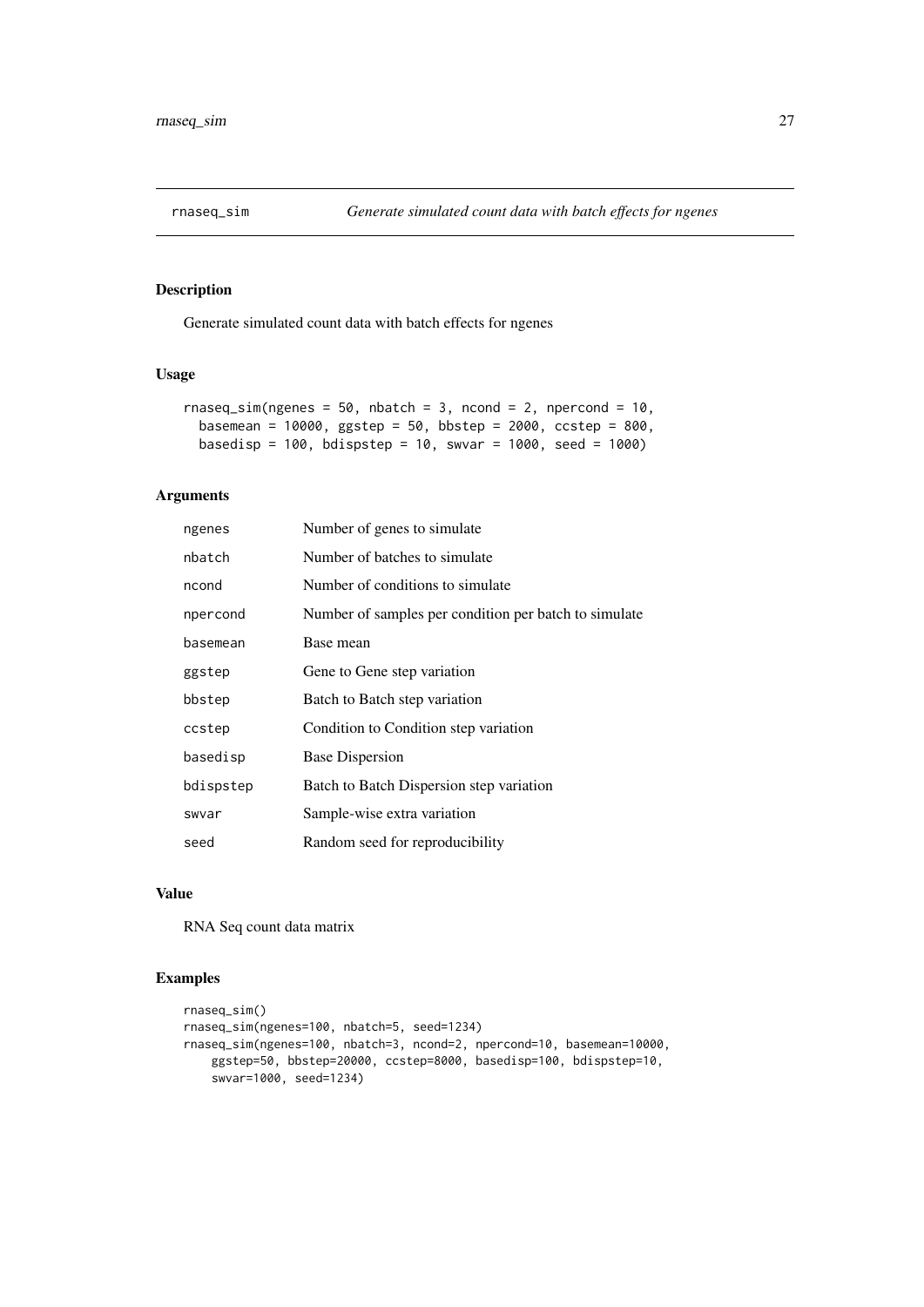<span id="page-27-0"></span>

Setter function to set the shinyInput option

#### Usage

```
setShinyInput(x)
```
### Arguments

x shinyInput option

### Value

shinyInput option

### Examples

setShinyInput(NULL)

setShinyInputCombat *Setter function to set the shinyInputCombat option*

### Description

Setter function to set the shinyInputCombat option

### Usage

```
setShinyInputCombat(x)
```
### Arguments

x shinyInputCombat option

### Value

shinyInputCombat option

### Examples

setShinyInputCombat(NULL)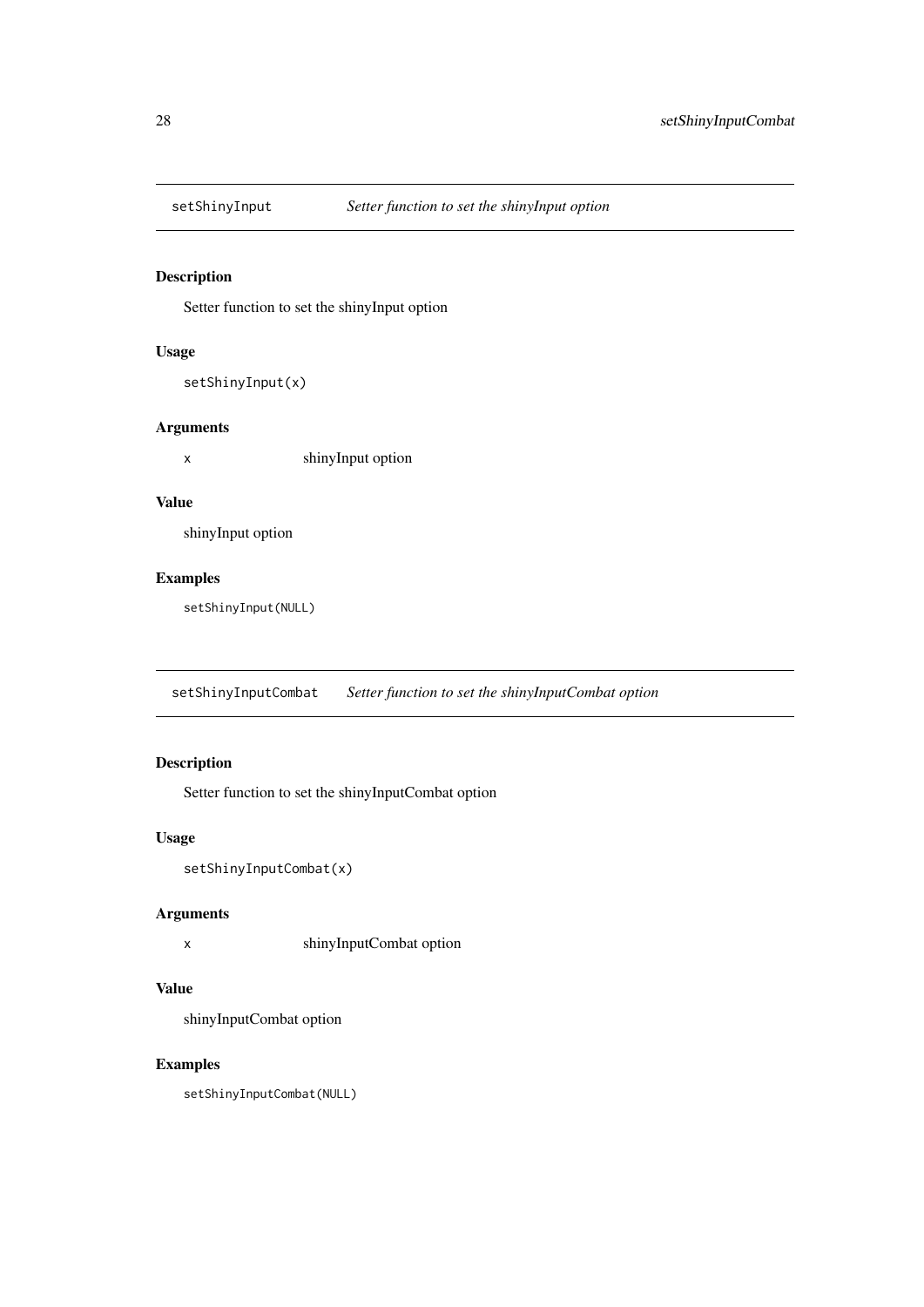<span id="page-28-0"></span>setShinyInputOrig *Setter function to set the shinyInputOrig option*

### Description

Setter function to set the shinyInputOrig option

### Usage

```
setShinyInputOrig(x)
```
### Arguments

x shinyInputOrig option

### Value

shinyInputOrig option

### Examples

setShinyInputOrig(NULL)

setShinyInputSVA *Setter function to set the shinyInputSVA option*

### Description

Setter function to set the shinyInputSVA option

### Usage

```
setShinyInputSVA(x)
```
### Arguments

x shinyInputSVA option

### Value

shinyInputSVA option

### Examples

setShinyInputSVA(NULL)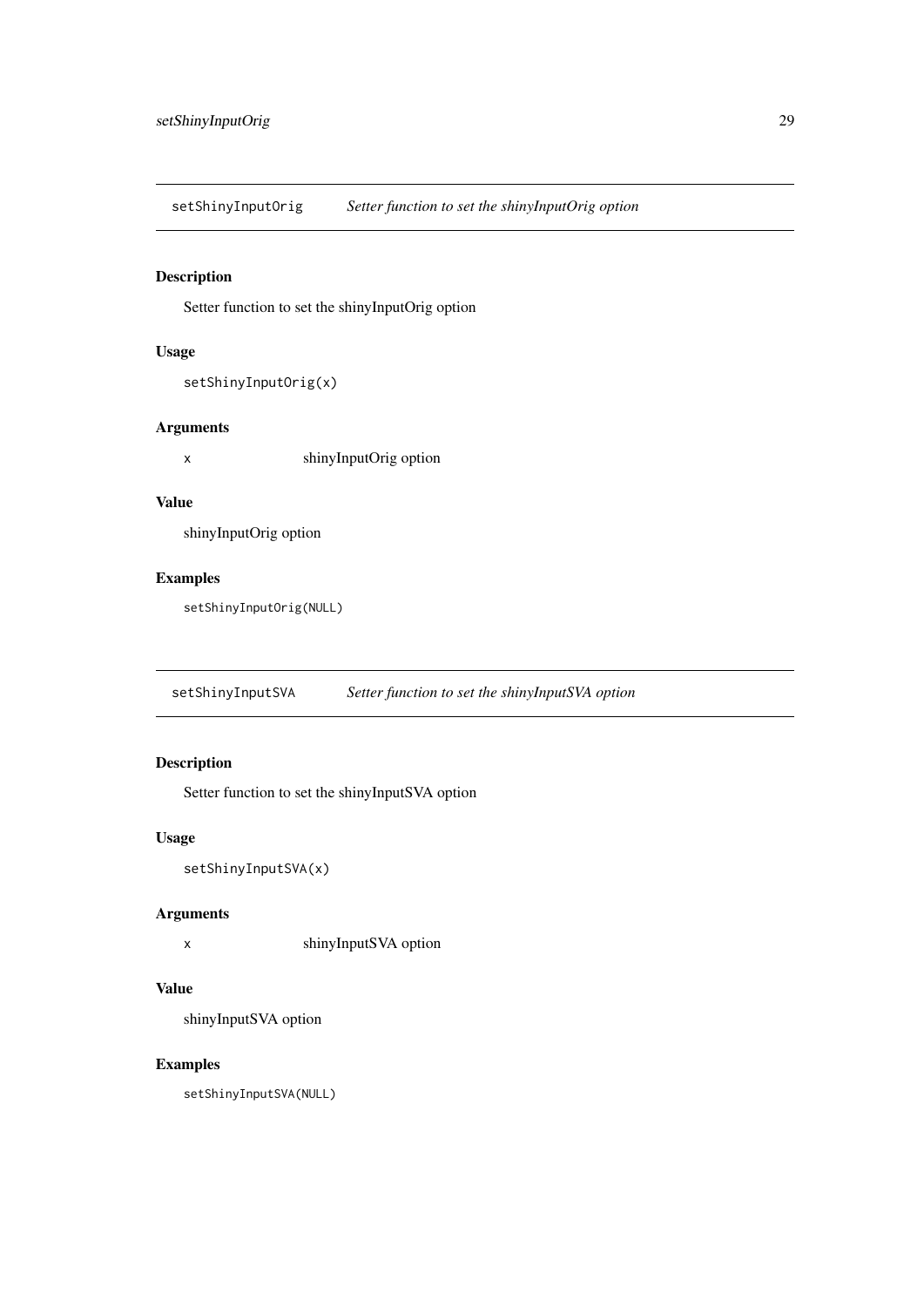<span id="page-29-0"></span>setShinyInputSVAf *Setter function to set the shinyInputSVAf option*

### Description

Setter function to set the shinyInputSVAf option

### Usage

```
setShinyInputSVAf(x)
```
#### Arguments

x shinyInputSVAf option

### Value

shinyInputSVAf option

### Examples

setShinyInputSVAf(NULL)

setShinyInputSVAr *Setter function to set the shinyInputSVAr option*

### Description

Setter function to set the shinyInputSVAr option

### Usage

```
setShinyInputSVAr(x)
```
### Arguments

x shinyInputSVAr option

### Value

shinyInputSVAr option

```
setShinyInputSVAr(NULL)
```